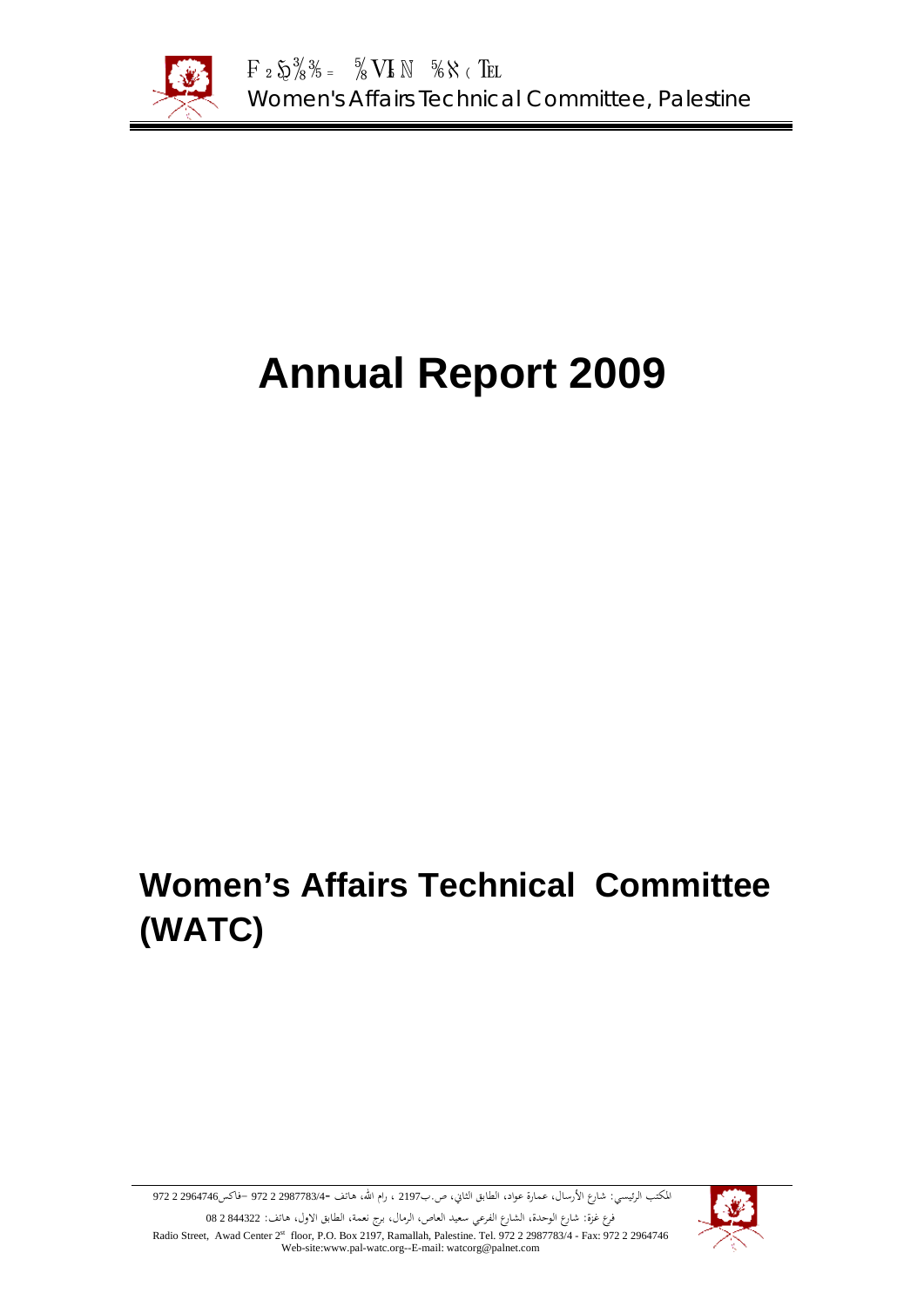

# **Contents:**

**Introduction** 

The Economic and Political Context

WATC Strategy 2009 -2011

Programme Document Objectives

Strategy Implementation in 2009

WATC New Board

**Challenges** 

Programme Impact

Success Story

Other Projects

The Organization's Potential Lasting Impact

Lessons Learnt and Future Prospects

**Publications** 

Acknowledgement

Annex: WATC in Media

المكتب الرئيسي: شارع الأرسال، عمارة عواد، الطابق الثاني، ص.ب<sup>2197</sup> ، رام االله، هاتف 2987783/4- 2 972 -فاكس2964746 2 972

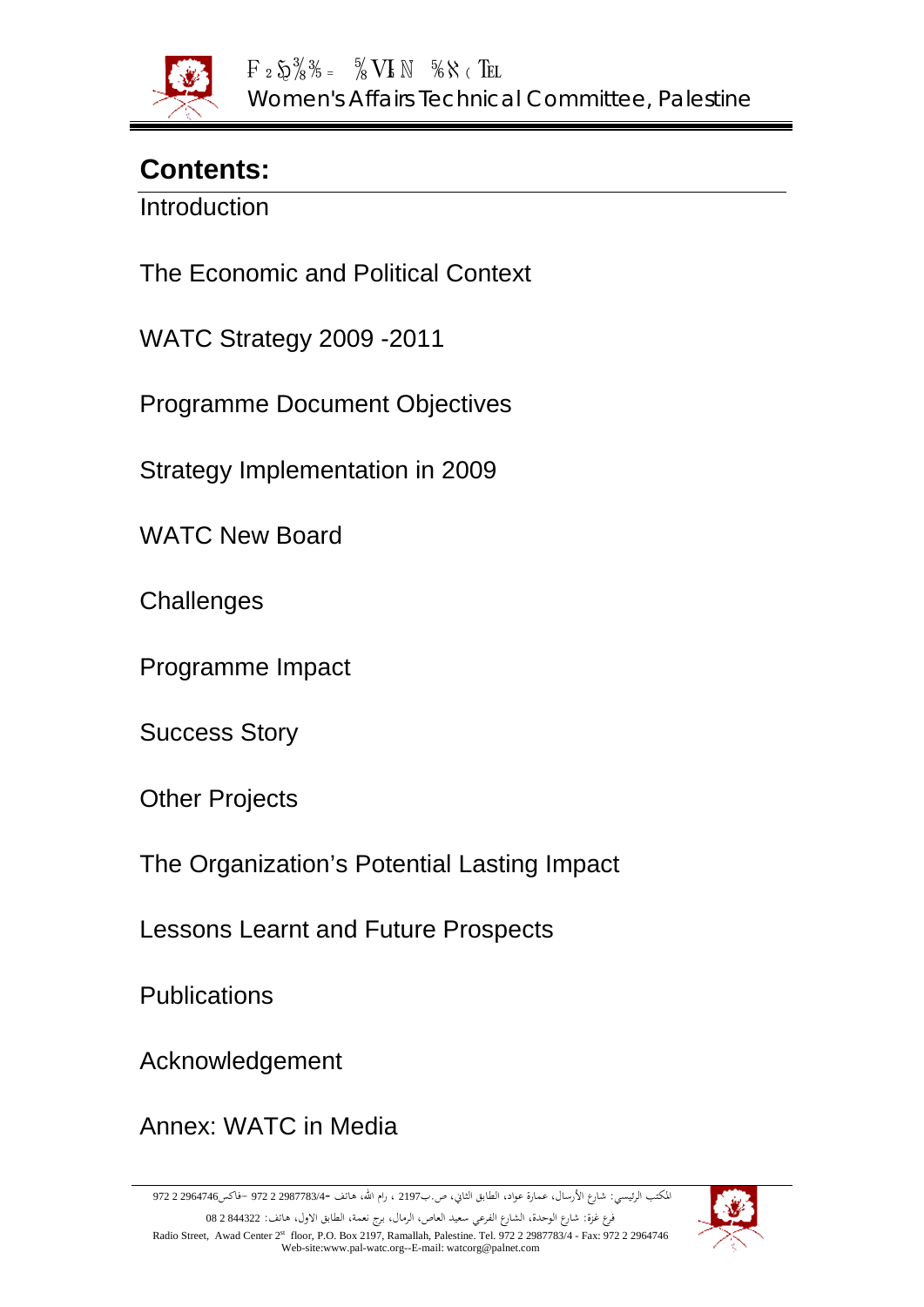

# **Introduction**

The Israeli aggression that began at the end of 2008 and continued until the year 2009 put the WATC in front of new responsibilities created by the circumstances of war and displacement where it was not possible to continue the developmental programs in the absence of relief and emergency conditions. The WATC through its office in Gaza, and with support from the Women's Learning partnership (WLP),worked with lawyers and field workers and researchers to accumulate stories about violations of human rights on women, in addition to working with mothers in order to cope with this crisis and to deal with their children in difficult circumstances to minimize the trauma as well as providing material and financial support to women. It is worth mentioning that the number of martyrs exceeds 1300, about 36% of them are children and women.

Also, there was an increase in house demolitions and depopulation of Palestinians in Jerusalem, as well as the confiscation of land under the pretext of the security issue or the purpose of building settlements and the completion of the apartheid Separation wall. In the rest of West Bank, the WATC participated with the General Union of Palestinian Women and women organizations to protest in solidarity with Gaza people, and participated in calling out for a discussion for national unity. The marches continued through the streets of the West Bank and Gaza Strip, calling for national unity and confronting the occupation. The Voice of Women Newspaper issued by the WATC, and the radio program broadcasted every Tuesday on the Voice of Palestine, covered the hot issues, and the effect of the war on Gaza women, on one hand, and the steadfastness of women on the other hand. Both media covered the Arab and global solidarity campaigns against the war in Gaza, and focused on success stories of women and their initiatives.

The year 2009 witnessed several achievements for Palestinian women. President Mahmoud Abbas endorsed the UN Convention "Elimination of All Forms of Discrimination Against Women" on the occasion of the eighth of March, which gave a strong boost to women organizations. In addition, the level of women participating in decision-making positions has improved in the year 2009 as for the first time, 5 woman ministers were appointed in the new government. In addition, the first woman was elected to the Executive Committee of the PLO (Palestine Liberation Organization); also, leftist parties elected women to their Central Committee or and even some women reached the political office. Furthermore, women females were appointed as Shar'i judges for the first time, and for the first time, a woman was appointed as the director of police in Bethlehem area.

At the level of the organization, the year 2009 is the first year of the WATC's strategy 2009- 2011, which identifies WATC' vision as seeking a Palestinian democratic society that does not discriminate between men and women. The mission for the three-year strategy was identified as developing a unified feminist discourse based on the declaration of independence and the Palestinian women's Bill of Rights.

At the level of governance, there was a change in the members of the General Assembly members where three members resigned because they were elected as members of the Governing Council of the General Union of Palestinian Women in its Fifth Conference, which took place in May, 2009. In addition, two members resigned because they both were

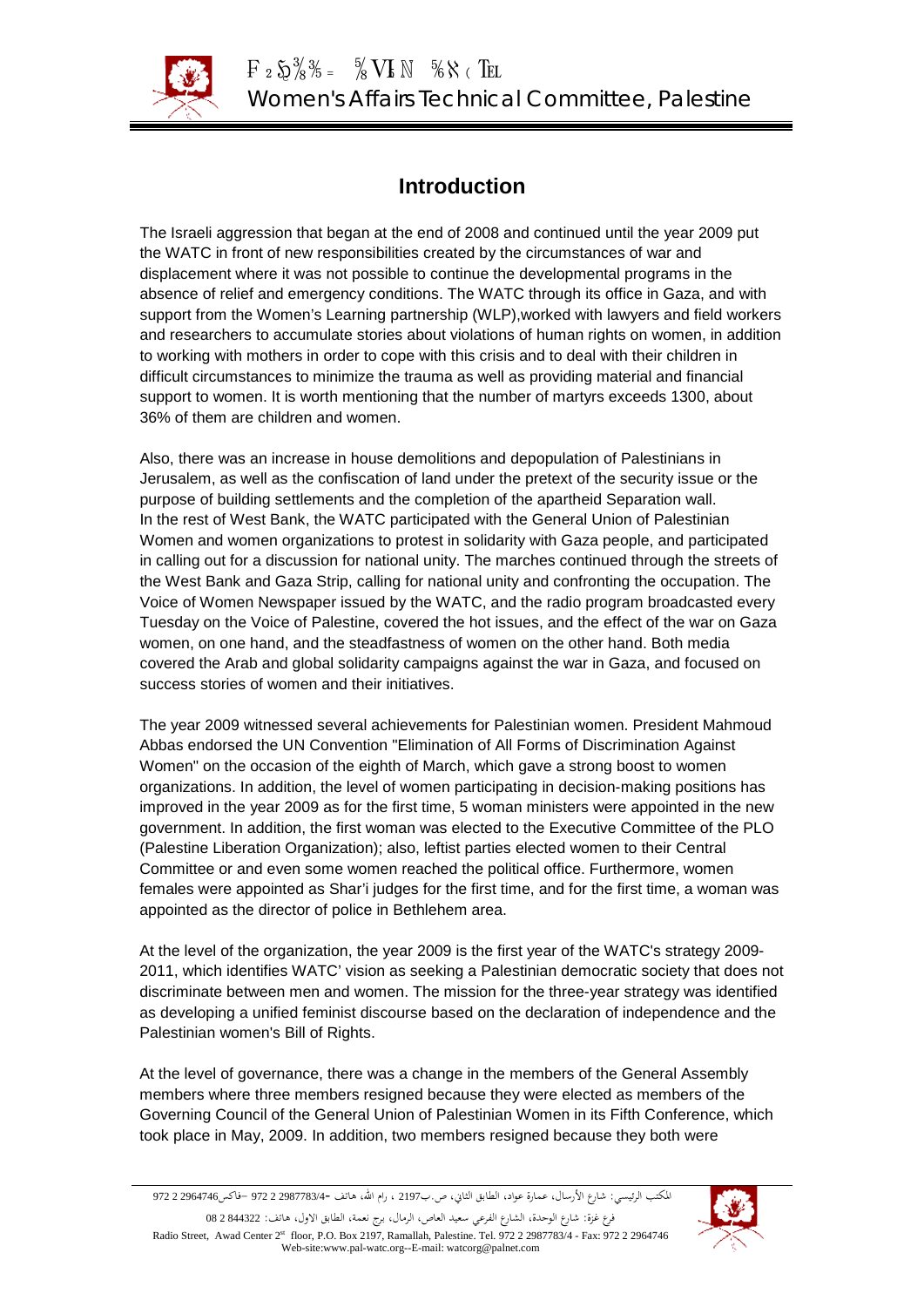

appointed as ministers in the new government; as for the sixth member, she resigned to obtain her PHD in Britain.

The year 2009 witnessed an increase in the number of donors who supported sustainability of the organization, and its projects. In addition, WATC was nominated to the Silver Rose Award by the Spanish organization "Movement for Development and Peace (MPDL). Furthermore, WATC won the WLP award for its two video spots on honor killing and domestic violence that were produced by WATC staff. The award was received in Amman in a big celebration organized by the WLP and SIGI in Jordan, in the presence of Princess Basmah.

# **The Economic and Political Situation**

## **Political Situation:**

The Israeli occupation continued implementing its policy of evacuating the land from its Palestinian citizens, and demolishing houses especially in the area of Silwan that is south of the Aqsa Mosque, and Sheikh Jarrah. Arabic names of areas and streets have been changed to Hebrew and the apartheid wall is still being built in Jerusalem particularly and in the West Bank generally.

In Gaza, the aggression, the siege and closure continued. People from all over the world are crying out for justice in favor of Gaza, where its infrastructure was destroyed and economic institutions couldn't survive under siege, and many civil society organizations closed.

The geographical separation between Gaza and the West Bank where all direct contacts between the two parts of the country were prevented, and the political division between the Gaza Strip and the West Bank made the situation worse leaving several Palestinians with low morale and frustration especially youth. In spite of all efforts and initiatives put forward to end the division by the civil society and the feminist movement, all initiatives and attempts failed. The situation has left its impact on vulnerable young groups as it deteriorated their optimism about the future and confidence in reaching a solution. This calls for restoring confidence to the young groups, making the question of the national unity issue a must top priority in the interest of civil society organizations and the feminist movement.

From the above context, it goes without saying that the focus of many events in the year 2009 is on the salvation from the occupation, and putting an end to the political separation, building an independent Palestinian state, return the parliamentary life to its natural state, making way for refining the Palestinian legislation from all forms of prejudices against women.

### **Economic Situation**

It is not possible to isolate the economic situation from the political and security situation. The siege in Gaza led to the closure of many facilities; it also led to the inability to reconstruct, and the inability to work in the Israeli labor market. Thus, there is an increase in the numbers of those who find themselves without work because of this situation. The ratio of participation in the labor force (15 years and above) has decreased to one fourth, and the ratio drops even

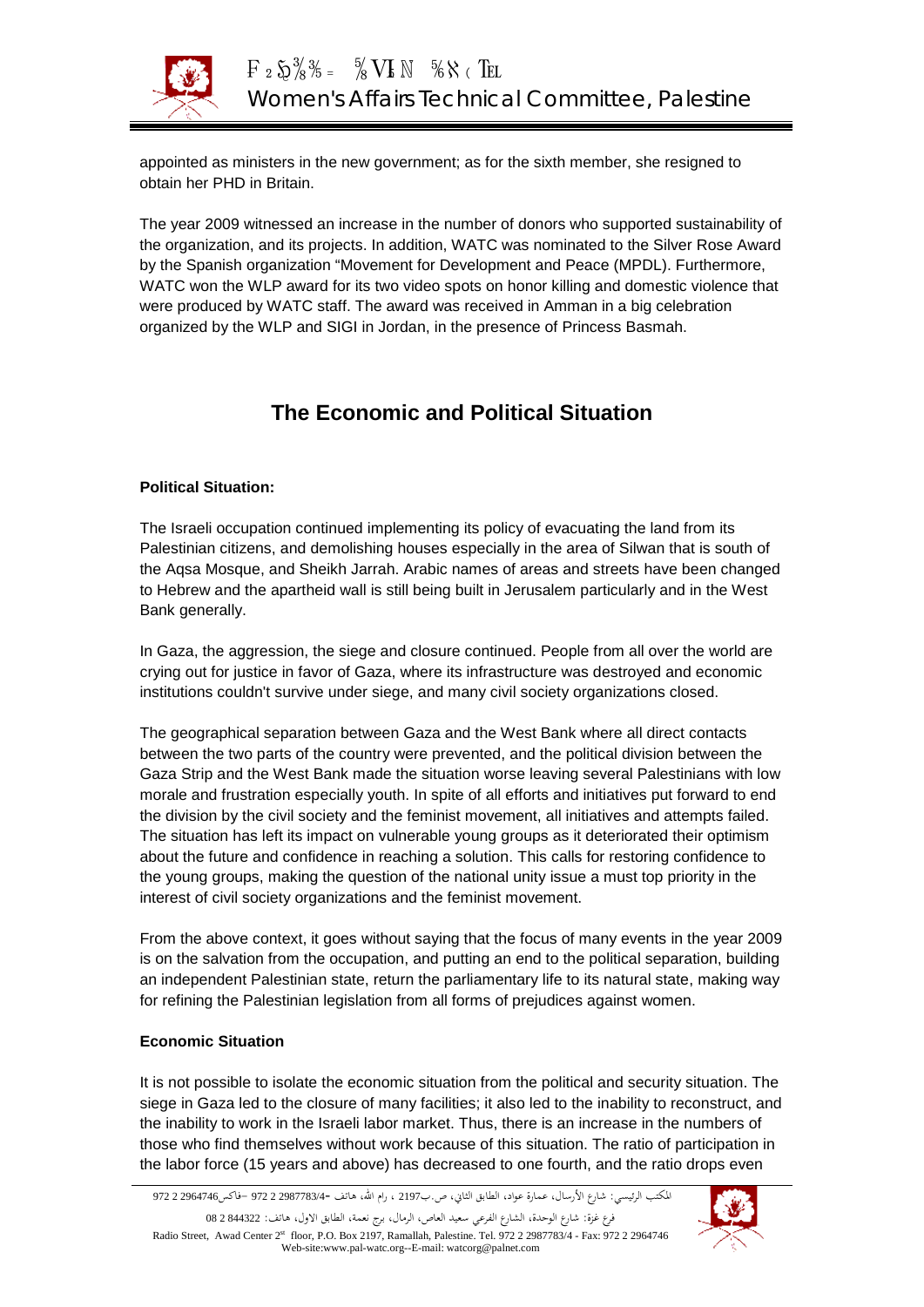

more in the Gaza Strip for women. The proportion of unemployment in Gaza is 40.6% compared to 19% in the West Bank. As for the proportion of women's participation in the labor market in the Gaza Strip, it decreases to 11.7 compared to 17.1 in the West Bank. It is worth mentioning that most of the textile factories had stopped since the start of the siege on Gaza; these factories targeted women before they were shutdown due to the inability of these factories to import raw material. Although the unemployment rate among women is 23.8%, compared to 26.5% for males, a high unemployment rate among young women 15-24 has reached 47.7% versus 38.8% for males in the same group. It is interesting to consider the fact that the higher the level of education of the girls the higher the unemployment rate (35%) as compared to males. The highest rate of unemployment among women was found in the camps, followed by the cities<sup>1</sup>.

Studies show, including the study carried out by the WATC, that a large number of youth groups have the desire to immigrate as a result of the impact of violence imposed by the Israeli military occupation, not only on the economic situation, but also on gender relations. Also, studies show how the economic and military factors affected the aspirations of young people (males and females), and how women's work is adapted to support the economic situation of the family. Many females worked in low-wage jobs, in situations that lack protection and safety, such as house cleaners.

Even the impact of small loans to women is different from men. Studies show theat women who have benefited from small loans aimed more at increasing the family income. Also, it was noticed that most of the agricultural loans which women benefited from, were used for establishing home gardens, or in the establishment of chicken farms, while men organize the marketing process, which gives the impression that women can not generate income even though the loans granted were in their names.

With the confiscation of most agricultural land and groundwater, the proportion of women employed in the agricultural sector, which is considered the largest participation of women in different productive sectors, declined. As a result, their reliance on the West Bank and the Gaza Strip humanitarian aid and international aid continues, making the citizens feel insecure and lose stability.

As indicated in various studies and reports, an increase in spreading some of the traditional concepts and customs that were on their way to recession, such as marrying off young girls, and the preference for male offspring among the youth groups, and the increase in domestic violence. Reports also indicated that the nutritional status is deteriorating for women and children, where more than 62% of households in the Gaza Strip were experiencing this situation and needed to make adjustments to this pattern of living. Reports also pointed out the violence children are exposed to everyday of their lives, which lead to a large proportion of children to not want to take school seriously.

As a result of the political, economic and social situations, more than 400 institutions working in the community field were shutdown and their property was confiscated. It is not far from the truth to say that women were at the forefront of those who were affected, considering the fact that about half of these institutions provide community services for women. Also, the confiscations of land affected rural woman and deprived her from her means of productivity, the fact that changed her role from being very productive role in her land, to a more

المكتب الرئيسي: شارع الأرسال، عمارة عواد، الطابق الثاني، ص.ب<sup>2197</sup> ، رام االله، هاتف 2987783/4- 2 972 -فاكس2964746 2 972 فرع غزة: شارع الوحدة، الشارع الفرعي سعيد العاص، الرمال، برج نعمة، الطابق الاول، هاتف: 844322 2 08 Radio Street, Awad Center 2st floor, P.O. Box 2197, Ramallah, Palestine. Tel. 972 2 2987783/4 - Fax: 972 2 2964746 Web-site:www.pal-watc.org--E-mail: watcorg@palnet.com



 <sup>1</sup> PCBS 2009, Survey of Labour force 2008, Ramallah, Palestine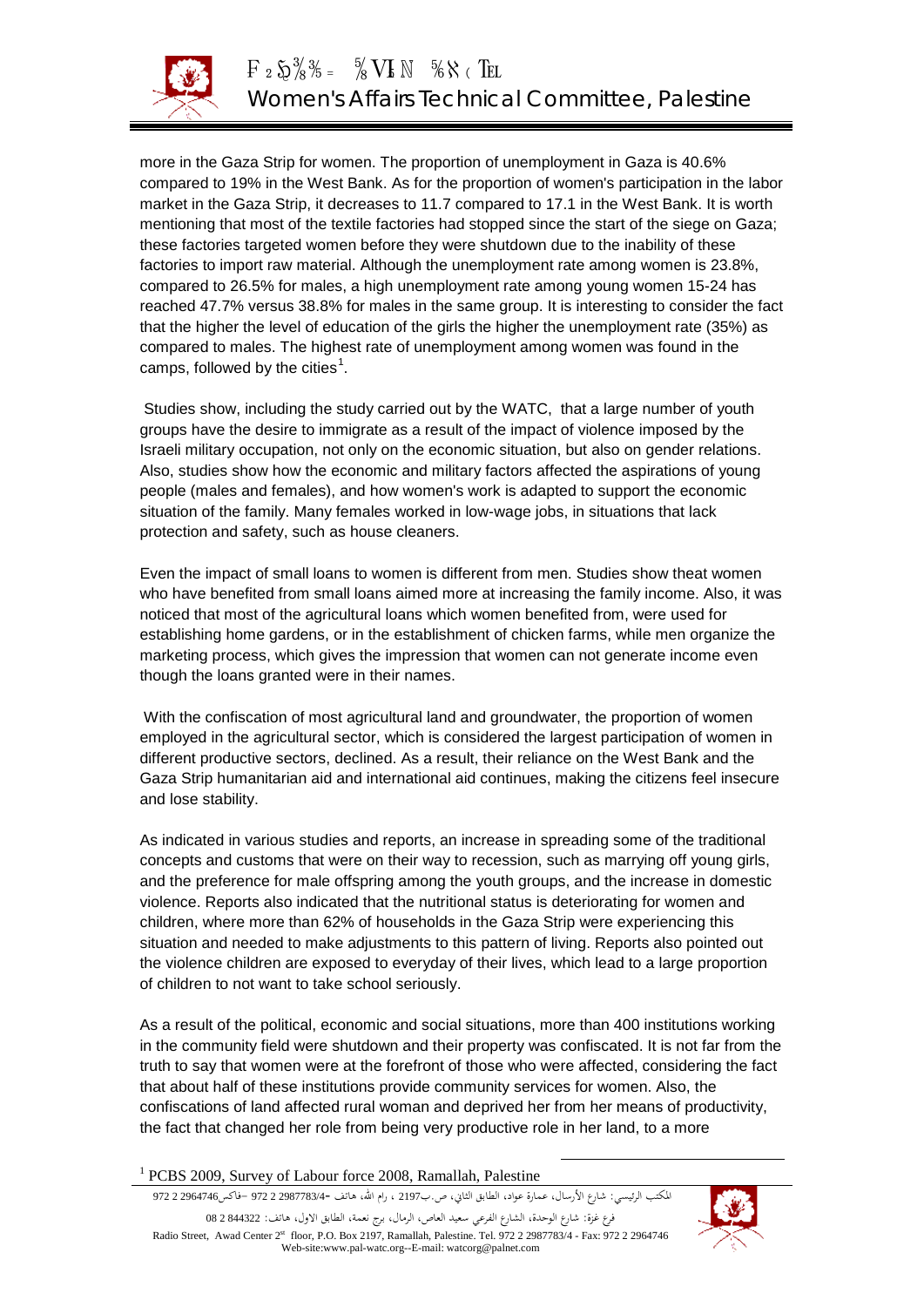

reproductive role. If we take this into account that women working in the agricultural sector, constitute the highest percentage of female workers, it clarifies the damage to the rural women in particular, and its impact on her family status and her participation in decisionmaking.

The continued closure and the siege on Gaza, the increase in the unemployment rate, the continuing deterioration of the economic situation, the rise in the poverty rate that is accompanied with many of the male heads of households losing their jobs, in particular in the private sector, and because of not being able to work in the Israeli labor market, where as women are responsible for housekeeping, and the provision of food at a time when family resources are scarce, especially in the areas where poverty is at its highest. It also forced women to seek new ways to provide health care, and education requirements for their children.

The difficult situation of the Palestinian families made it difficult to access health services, which led to deterioration in the health status, particularly among women who are unable to scan the cervix or take periodic examinations of the breast, considering that cancer is the second major cause of death in Palestine by 11.5%.

Studies indicate that there is an increase in domestic violence, and this increase is linked to the increase of violence imposed by the Israeli occupation on the Palestinian people. The increase in the rate of violence is also related to other factors such as including unemployment, poverty, and dreadful living conditions which are also associated more or less with the daily practices of the occupation on the Palestinians in the West Bank (including Jerusalem) and Gaza Strip. Added to this, the lack of security and safety which makes early marriage a "solution" to protect their daughters and to save them poverty. Early marriage is another way of discrimination against the girl child and deprives her from her rights as a child: her right to education, to play, to choose her mate, etc.

# **Strategy 2009 -2011**

WATC worked as early as 2008 on the three year strategy of 2009-2011which was approved by the General Assembly after an in-depth discussion on 8/11/2008. The WATC completed appointing directors of the different departments according to the new strategy. It was also reviewed by the administrative systems and regulations related to the WATC's administrative staff.

The year 2009 witnessed a real commitment from WATC Board to amend the WATC rules and regulations, the hierarchy of the organization to address the new changes produced by the strategy, the financial scale to accommodate for the new posts that requires the implementation of the programme document.

WATC believes in **a democratic Palestinian society that does not discriminate between men and women.** The assumption is based on the belief that there are different types of political, social, cultural and economic marginalization faced by Palestinian women, as well as a multitude of governmental and non- governmental women's institutions operating in various

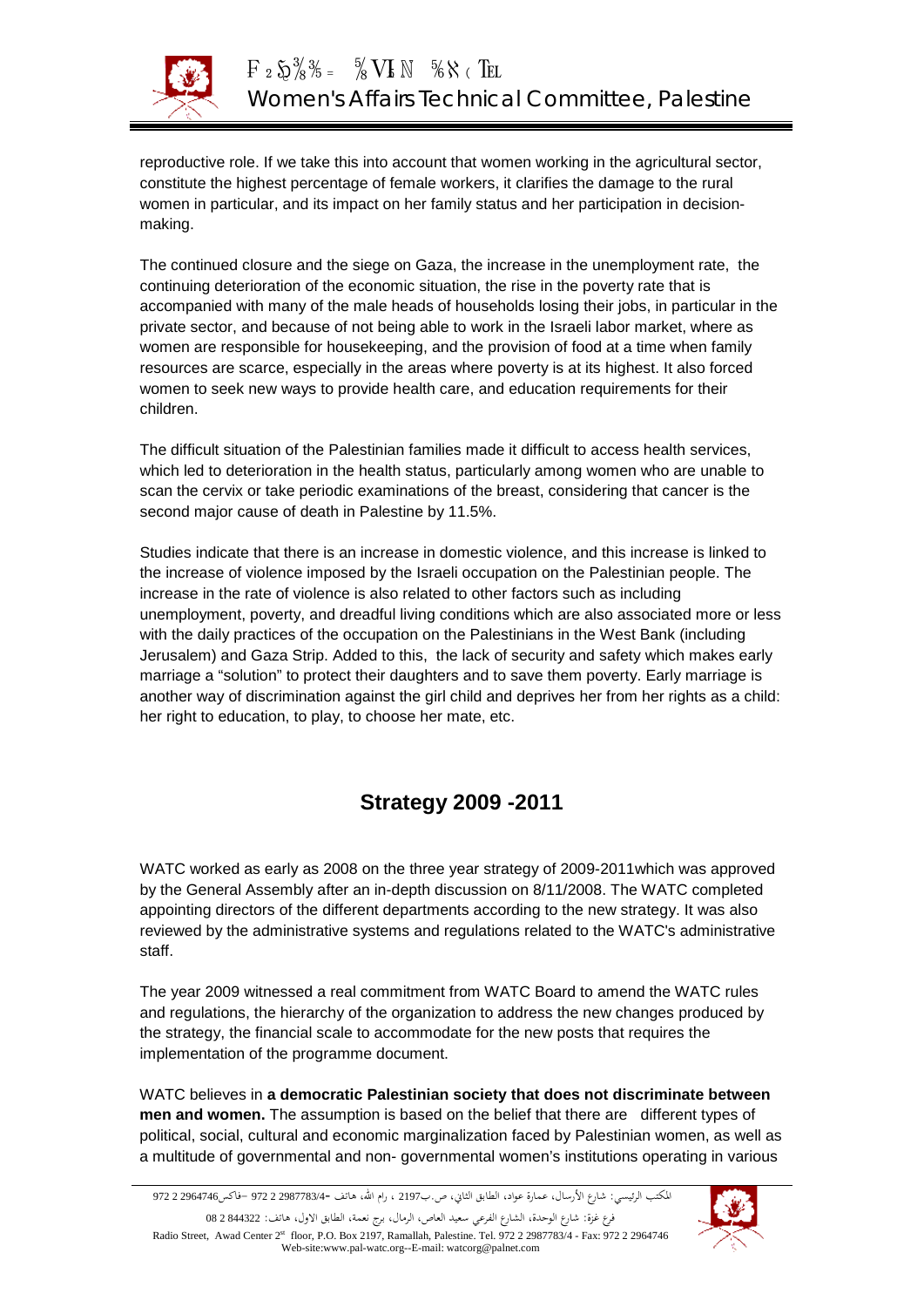

areas to empower women socially, economically, culturally and politically. In light of this, the Women's Affairs Technical Committee sees that the potential to achieve concrete results in diminishing the marginalization of women lies in activating women's role in the struggle for independence and in the creation of legislation and women's programmes based on the needs and priorities of women. These must be efficiently managed, based on extensive participation and volunteerism focusing on the Palestinian cultural heritage and national struggle, with integrity and transparency.

WATC sees its mission during the three-year period as **"seeking to develop and unify the discourse of women's institutions and committees within the framework of the principles of the Declaration of Independence and the Declaration of Palestinian Women's Rights".**

Consisting of a group of organizations affiliated to secular and democratic political parties active both at the grassroots and leadership levels, WATC perceives itself as being responsible for providing a forum for the development of the Palestinian women's discourse and building the capacity of women organizations and committees to enable them develop a Palestinian women's discourse capable of facing the various forms of discrimination against women.

The Board of Directors, along with members of the General Assembly, as well as the staff of WATC, are committed to abiding by the values which are considered necessary to achieve the mission of WATC. WATC aspires to achieve the mission while abiding by the following values:

- 1. **Participation and Partnership:** Promotion of extensive participation of women committees and organizations who are members of WATC coalition to have adopt similar policies and programmes of women empowerment, enhancement of feedback mechanisms in work, and consolidation of relations with women at the grass root level in all communities. Furthermore, participation means the provision of genuine knowledge and information to all women in Palestinian Society, as well as the empowerment of women in communicating their issues of concern, and working on strengthening partnerships with the communities as well as with all the institutions which believe in and work for the elimination of all forms of discrimination against women.
- 2. **Heritage and National Struggle:** Strengthening and emphasizing the role of Palestinian women in the national struggle, at the social, economic and political levels, and the institution of the rights of the Palestinian people and pluralism. Respect for the history of the Palestinian national struggle and its rich heritage. Respect for the particularity of the Palestinian people.
- 3. **Creativity and Critical Thinking:** Promotion of creativity and critical thinking, for the purpose of affecting social and cultural change through the preservation of the social spirit and values. This will be done through a focus on the positive aspects of Palestinian values and the reduction of the negative aspects, which limit and marginalize women. It will also be done through the promotion of participation, benefiting from lessons learnt from local initiatives and reviewing experiences from other countries. In addition, WATC renounces violence and intolerance that limits creativity and cripples critical thinking and progress.
- 4. **Volunteerism:** Volunteerism is one of the most important privileges of civil action. This is not limited to the role of the Board of Directors, but also includes all members

Web-site:www.pal-watc.org--E-mail: watcorg@palnet.com

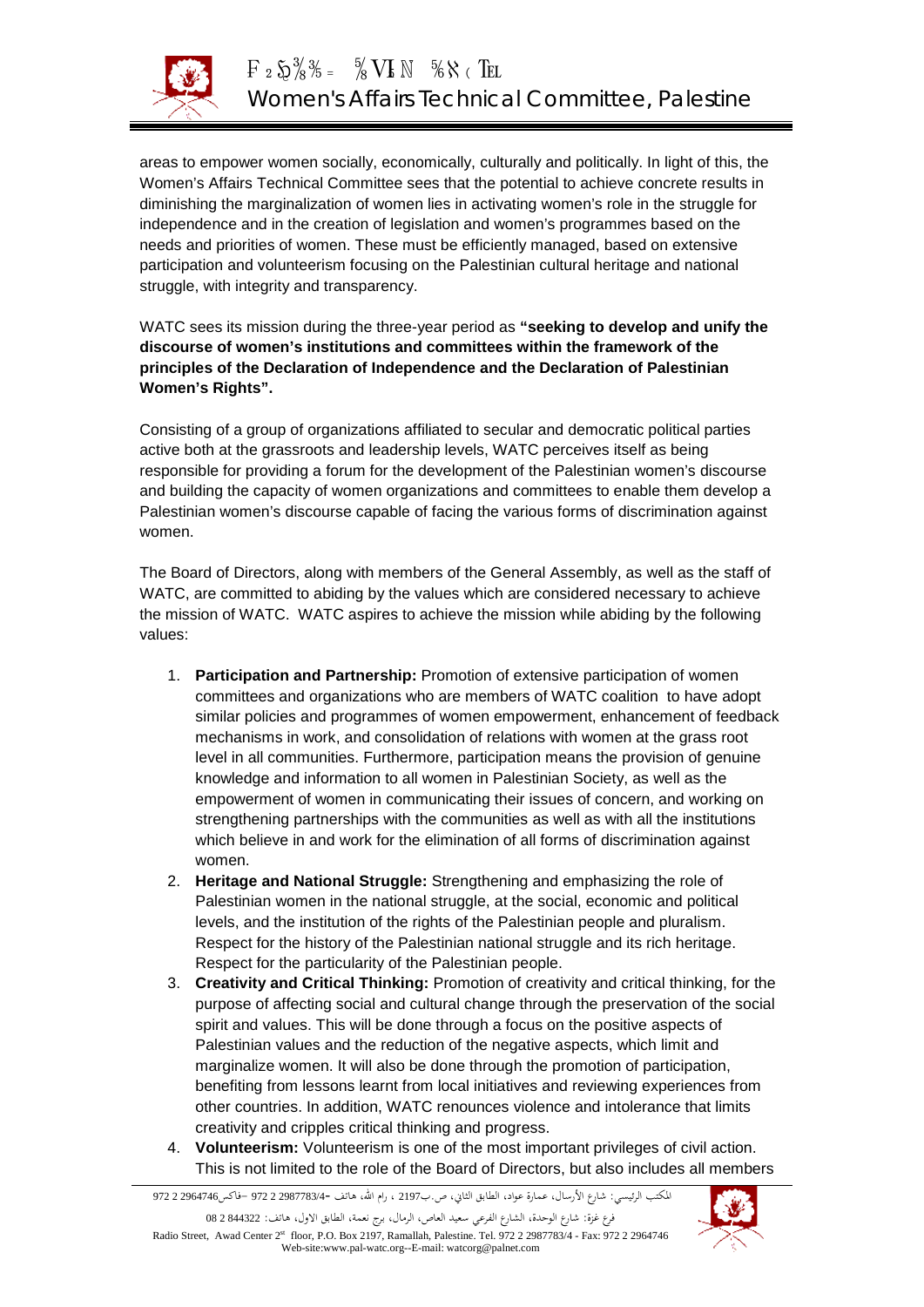

of the WATC General Assembly. In addition, this aspect involves the promotion of volunteerism on a national level. WATC programmes will work on the recruitment of supporters and volunteers from the different sectors of the Palestinian people.

- 5. **Human Rights:** Within the framework of the Basic Law, which seeks to eliminate discrimination against women and individuals, WATC will work to develop beliefs in relation to human rights for all. WATC will support the initiatives of all institutions which advocate for the rights of various groups, irrespective of the targeted group, as well as international initiatives which promote human rights at a global level.
- 6. **Integrity:** WATC believes that the civil and governmental institutions will not be able to achieve their noble objectives without taking into account the overall system of integrity. Integrity signifies transparency and accountability. WATC will develop administrative and financial procedures in coherence with the highest standards of transparency, and establish a system for dissemination of information for WATC programmes, developing planning and reporting processes for accountability purposes.

# **Programme Document:**

## **Strategic Objectives :**

In order to achieve the mission of the 3 year strategy, Four objectives were identified:

*Objective 1: Promoting establishment of Palestinian policies which do not discriminate*  between men and women<sup>2</sup>

*Objective 2: Enhancing the capacity of women to claim their rights at the family and community level*

*Objective 3: Community awareness of the rights of Palestinian women in all locations*

*Objective 4: Enhancing WATC's effectiveness and efficiency to ensure institutional sustainability and the achievement of its objectives*

# **Strategy Implementation in 2009**

The strategy **'For a Unified Discourse'** reformulates WATC's direction for the next three years. This is the first key step in WATC's organizational development process towards achieving its vision and mission. This strategy is considered a means for communication, cooperation and networking with local and international institutions which deal with women's issues.

To achieve the strategic objectives, a series of activities were implemented and the internal environment was prepared with the needed human resources who are capable of implementing and monitoring the different activities of the strategy. A new organizational structure consistent with the new strategy was adopted, and new staff were recruited to the

المكتب الرئيسي: شارع الأرسال، عمارة عواد، الطابق الثاني، ص.ب<sup>2197</sup> ، رام االله، هاتف 2987783/4- 2 972 -فاكس2964746 2 972 فرع غزة: شارع الوحدة، الشارع الفرعي سعيد العاص، الرمال، برج نعمة، الطابق الاول، هاتف: 844322 2 08 Radio Street, Awad Center 2st floor, P.O. Box 2197, Ramallah, Palestine. Tel. 972 2 2987783/4 - Fax: 972 2 2964746 Web-site:www.pal-watc.org--E-mail: watcorg@palnet.com



<sup>&</sup>lt;sup>2</sup> They include law, by-laws, plans, programmes, and various administrative procedures.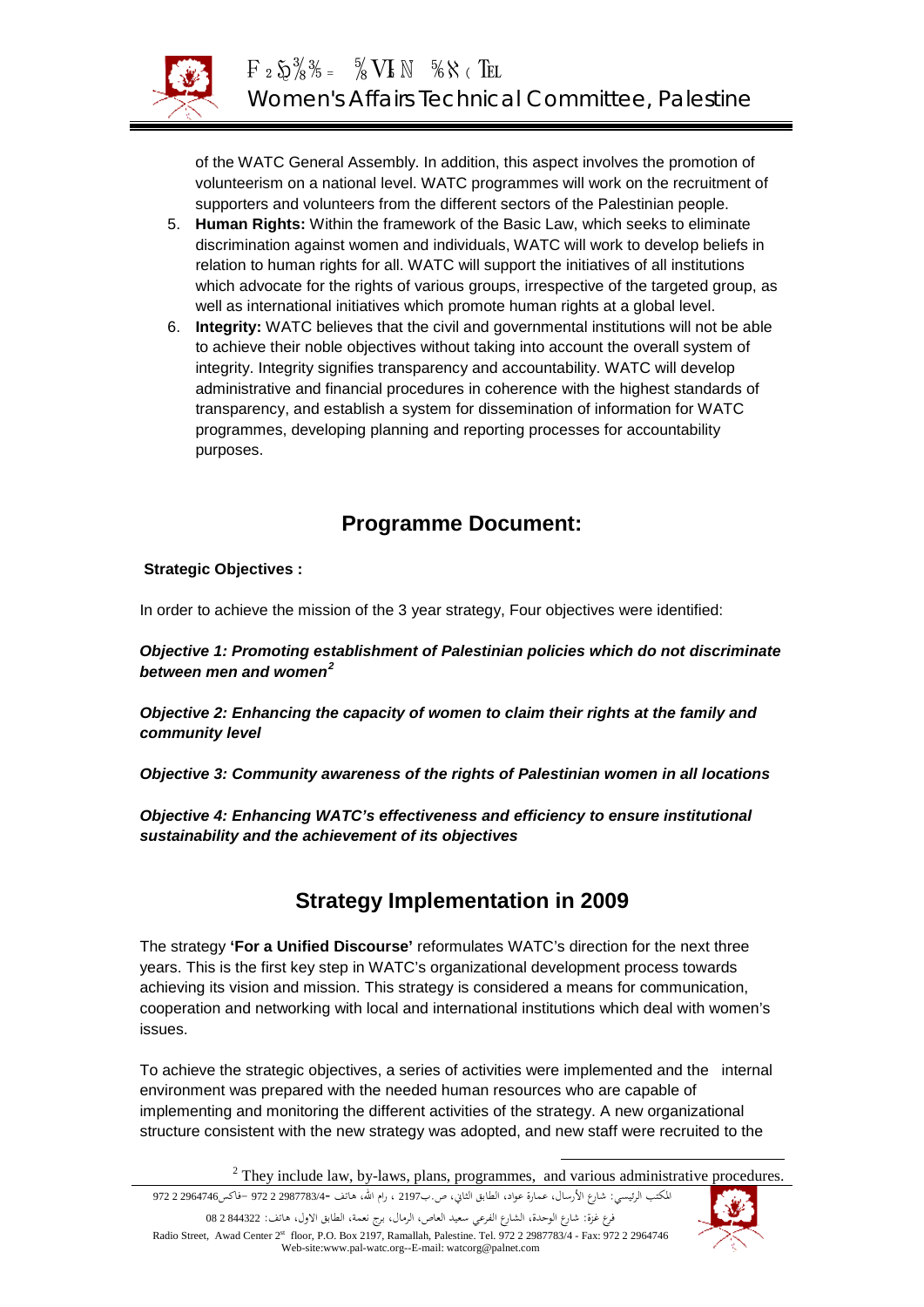

new positions of Advocacy Officer, Capacity Building Officer, and Local Empowerment Officer, in addition to the Fundraising officer.

## **Objective 1: Promoting establishment of Palestinian policies which do not discriminate**  between men and women<sup>3</sup>

## *Strategy:*

The creation of specialized coalitions from women's committees to network with institutions concerned with women's rights and the facilitation of their work in designing campaigns, monitoring achievements and contributing to the implementation of some activities related to campaigning, especially in the media and lobbying of decision-makers. This includes conducting specialized studies and organizing and hosting the various meetings of these committees that will work on revising laws, budgets and Palestinian development plans.

### *Achievement:*

One of the most important achievements for the Palestinian women's movement is the endorsement of the CEDAW by President Mahmoud Abbas on March 8, 2009 without reservation. This important step followed the endorsement of the Women's Bill of Rights document submitted to the President on March 8, 2008. Although this is a great achievement, a lot of advocacy, networking and awareness are still needed to integrate the concept of gender quality at the legislation level, policies and plans.

WATC as a coalition considers networking, forums and coalitions are major means for achieving gender equality. WATC coalition meets regularly; and WATC, take seriously its membership in the different coalitions that are related to women's rights. These coalitions meet on regular basis, and most of the decisions are taken by consensus.

One of the most important coalitions is **the family law** which works at two levels: a national level and chaired by the General Union of Palestinian Woman (GUPW), and at a regional level where the Women's Center for Legal Counseling (WCLC)<sup>4</sup> plays the role of the coordinator at the regional level. A review was conducted for the pre final draft of the family law by WATC and the GUPW, and some articles were amended. WATC also prepared legal studies to be used for advocacy and awareness campaigns.

The **Forum Against Violence Against Women** is another coalition, in which WATC is a main member. WATC participated in draft its strategy for the next 3 years. It is worth mentioning that UNIFEM is supporting the forum to implement its strategy. In Gaza, The forum is called AMAL, and it was established toward the end of 2009, and its has been hosted by WATC's office in Gaza. It is worth mentioning, that WATC coordinate its media, advocacy and awareness activities during the week "against violence against women" to complement and cover the activities of the week.

As for the Palestinian **Women's Bill of Rights** document, which states the rights of the Palestinian women, it is considered one of the pillars for WATC's strategy, WATC coordinated with the GUPW for an advocacy and awareness campaign at central and grass roots levels. WATC, in coordination with the GUPW, trained and is still training GUPW members in the

 $3$  They include law, by-laws, plans, programmes, and various administrative procedures.  $4$  WCLC is a member of WATC coalition

المكتب الرئيسي: شارع الأرسال، عمارة عواد، الطابق الثاني، ص.ب<sup>2197</sup> ، رام االله، هاتف 2987783/4- 2 972 -فاكس2964746 2 972 فرع غزة: شارع الوحدة، الشارع الفرعي سعيد العاص، الرمال، برج نعمة، الطابق الاول، هاتف: 844322 2 08 Radio Street, Awad Center 2st floor, P.O. Box 2197, Ramallah, Palestine. Tel. 972 2 2987783/4 - Fax: 972 2 2964746 Web-site:www.pal-watc.org--E-mail: watcorg@palnet.com

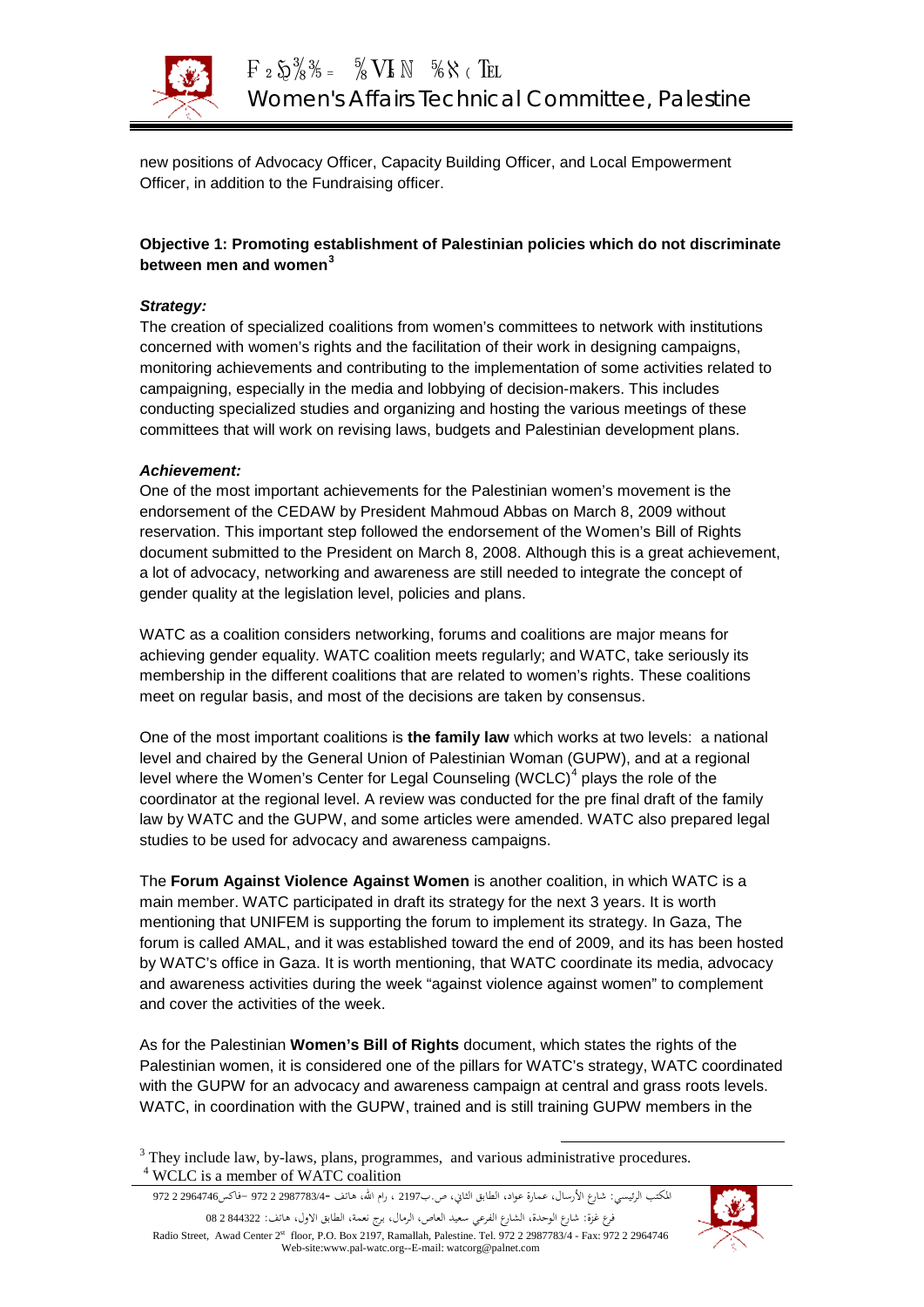

different areas, WATC coalition members and committees, in addition to women organizations and CBOs in the different areas of the West Bank and Gaza. WATC has trained two groups of women leaders to monitor to monitor the progress of the Women's Bills of Rights document in the different areas of the West Bank and Gaza. In 2009, the Women's Bill of Rights document was reviewed in a video-conference workshop between WATC offices in Ramallah and Gaza that was attended by the Ministry of Women's Affairs, the Palestinian Center for Research and Documentation, the General the GUPW and WATC staff and Board, in addition to other women organizations and women activists. Recommendations were submitted to GUPW for their reference. The workshop's review was covered in the Voice of Women newspaper and different media.

As part of the Penal Code coalition, and in the absence of an active Palestinian Legislative Council (PLC), the focus was on the items in the current law that encourage honor killing through diluting the sentence, or legitimizing it such as articles 340 and 98 in the Personal Status Law, and article 62 in the Gaza Family Law<sup>5</sup>. Also, WATC is a member for the **coalition** Against the Death Sentence with AlHaq and the GUPW, and other women and human rights organization.

It is worth mentioning that all participating members in the above mentioned committees and coalitions are convinced of the importance of the committees and consider them integral for gender equality.

In the absence of an active Palestinian Legislative Council (PLC), WATC decided to focus its work on advocacy and awareness targeting specific items of the family law and the Bill of rights so as to gain community support to these items. Campaigning included organizations and CBOs, trained women and youth. The campaign mobilized local councils, youth centers, cultural centers, women's committees, and women organizations and CBOs. <sup>6</sup>The trained youth were main actors in the campaign either in coordinating the meetings, or in facilitating the discussion after the film or the play. WATC provided the films used for the discussion, and supported the cost of the play performances. A petition was used at the end of the awareness to be signed claiming raising the age of marriage to 18 The petition is addressed to the President, and will be submitted after the campaign ends. WATC media is involved in disseminating messages in support of the campaign and in publicizing the event.

In Gaza, the campaign addressed violence against women in general, and used direct awareness meetings, in addition to media. Posters and stickers were used to disseminate messages related to "women's rights are human rights", either through media or through printing the motto on school bags, or through flying sheets, in addition to production of a play related to the motto to be performed in 2010 in Gaza<sup>7</sup>.

In addition, WATC conducted 12 awareness workshops in Gaza and 10 workshops in Jenin governorate in the West Bank on UN resolution 1325. About 550 woman and men participated in the workshops. In addition, about 150 awareness meetings were conducted where films on women's rights for protection were discussed. Plays were used when possible to elicit responses of participants. All the awareness meetings were conducted in coordination

فرع غزة: شارع الوحدة، الشارع الفرعي سعيد العاص، الرمال، برج نعمة، الطابق الاول، هاتف: 844322 2 08 Radio Street, Awad Center 2st floor, P.O. Box 2197, Ramallah, Palestine. Tel. 972 2 2987783/4 - Fax: 972 2 2964746 Web-site:www.pal-watc.org--E-mail: watcorg@palnet.com



<sup>&</sup>lt;sup>5</sup> The Personal Status Law is the old Jordanian Law that was applied before 1967 in the West Bank. The Jordanian law was amended in Jordan, but did not change in the West Bank. Similarly, the old Egyptian Family Law is still effective in Gaza Strip although it has been amended in Egypt. <sup>6</sup> This campaign was supported by Diakonia

المكتب الرئيسي: شارع الأرسال، عمارة عواد، الطابق الثاني، ص.ب<sup>2197</sup> ، رام االله، هاتف 2987783/4- 2 972 -فاكس2964746 2 972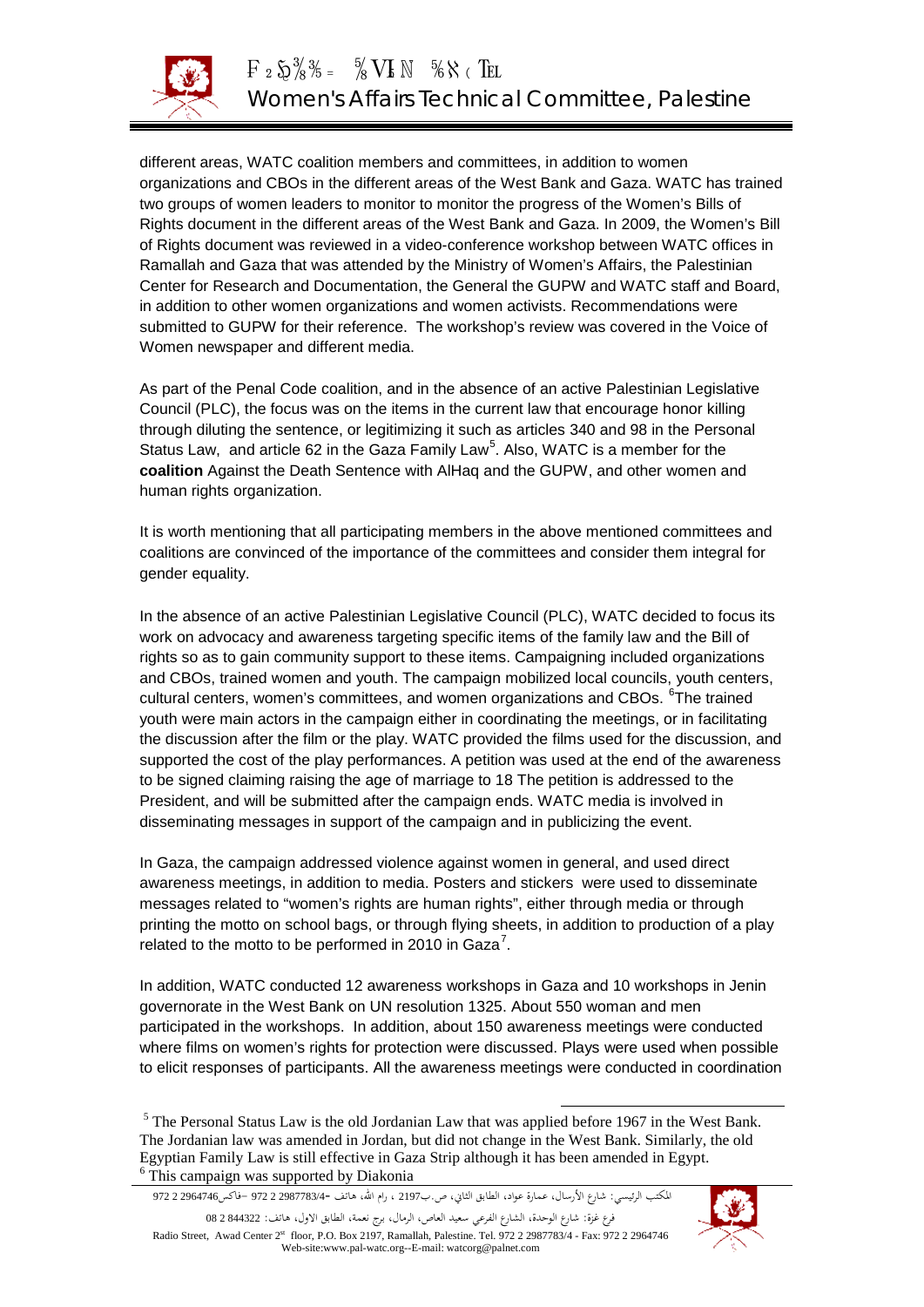

with other CBOs in the different areas. About 200 participants, representing CBOs, and local councils, participated in the networking meetings, and about 2400 women and 155 men participated in the awareness meetings.<sup>8</sup>

Moreover, about 200 women benefited from the legal and social consultancies through the intensive training on the women's bill of rights, gender issues.

It is worth mentioning that WATC office in Gaza coordinated with the Women's Affairs Center and the different CBOs to be partners in the campaign for adopting the motto "Women's Rights are Human Rights". The networking will be continued through Bina' coalition for advocating for women's rights as human rights. Networking is also continued with the Palestinian Center for Democracy, the Free Thought and Culture Society, Gaza Mental Health Program, the GUPW, PNGO, the Regional Campaign for amendment of the family law, and media personnel.

It is worth mentioning, that an assessment was conducted for the needs of women and men in Ramallah and Gaza strip where 50 youth conducted 54 focus group discussions to identify women's needs and men's needs in both areas. The needs assessment aimed at identifying the most important needs to be addressed by the trained youth in a campaign, and to gain alliances from the local communities to support women's participation in public life and in decision making levels<sup>9</sup>.

Stories were collected on violations against women which will be used in the advocacy at the local level or international level, in training, or for data material for documentation or publication as fact sheets.

## **Objective 2: Enhancing the capacity of women to claim their rights at the family and community level**

### *Strategy:*

To achieve the above objective, there is a need to develop the work methodologies and the human resources of women's institutions that work at the national and local levels in women's economic, political or social empowerment. This includes the development of training and awareness curricula, training of trainers and women organization in local structures.

### *Achievement:*

In order to enhance the capacity of women, it was important to build the capacity of women organizations and CBOs working directly with women, and to assess their training and work methods. Accordingly, WATC documented and developed models to be used in women's empowerment programmes and their integration into the work of institutions that aim at empowering women.

Women Organizations' needs were assessed and many of the curricula used for training in leadership and human rights have been compiled, and reviewed. In coordination with the Palestinian Woman's Center for Research and Documentation (PRCRD),<sup>10</sup> a committee from the different women and media organizations was formed, in which WATC was a basic

المكتب الرئيسي: شارع الأرسال، عمارة عواد، الطابق الثاني، ص.ب<sup>2197</sup> ، رام االله، هاتف 2987783/4- 2 972 -فاكس2964746 2 972

فرع غزة: شارع الوحدة، الشارع الفرعي سعيد العاص، الرمال، برج نعمة، الطابق الاول، هاتف: 844322 2 08 Radio Street, Awad Center 2st floor, P.O. Box 2197, Ramallah, Palestine. Tel. 972 2 2987783/4 - Fax: 972 2 2964746 Web-site:www.pal-watc.org--E-mail: watcorg@palnet.com



 $7$  These activities were supported by CARE International.

<sup>&</sup>lt;sup>8</sup> These activities were supported by NED.

<sup>&</sup>lt;sup>9</sup> The needs assessment was supported by the MPDL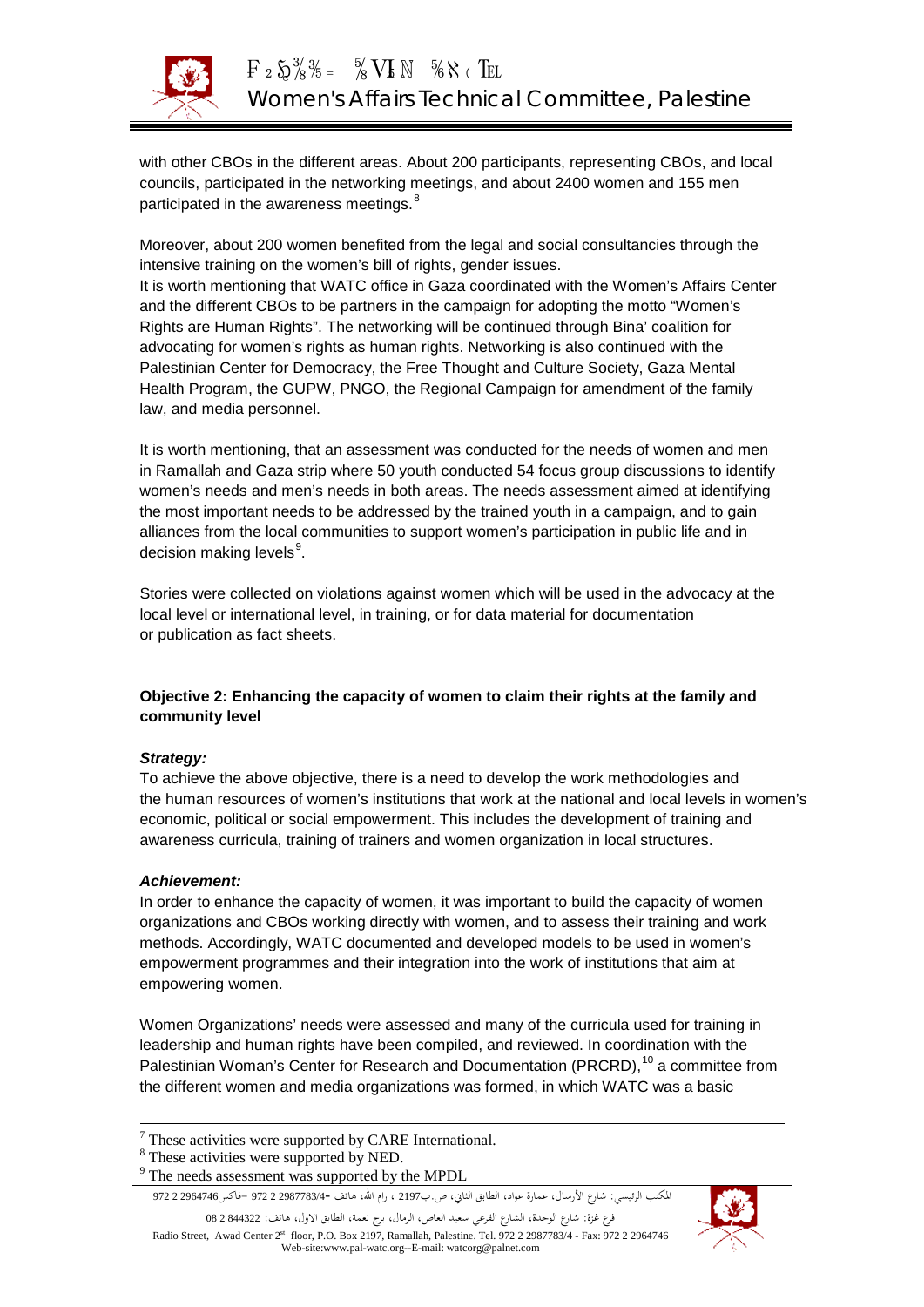

contributor. A training manual has been drafted to be used in the training on gender-based violence. A meeting was conducted with all the different organizations to provide feedback to the development of the manual and recommendations. The manual was drafted to be used in 2010 to train professionals from the ministries and for different youth and women organizations on gender equality.

In addition, and through the support of the OSI, Training of different groups in skills of collection and documentation of stories on violations of women's rights took place in Hebron, Bethlehem, Ramallah, Tulkarem, Jenin, Qalqilia, and Nablus. Stories collected from the field will be used as case studies in the training and for advocacy purposes in 2010.

With the support of NED, and in order to address the need for a manual to be used for training on UN resolution 1325, a manual was drafted for this purpose. The manual included a part related to human rights, women's rights, and another part to train the UN resolution 1325. The manual included cases and stories that were tailored to suit the Palestinian context. The manual will be tested in 2010 in Gaza and in the West Bank as well.

Training on how to use the manuals took place in the different targeted groups representing youth, women, and professionals who were nominated by their organizations. This resulted in building the capacity of the organizations, and at the same time, ensuring their sustainability.

## **Targeted groups:**

The most important groups that WATC worked with in 2009 are youth (men and women) professionals women (lawyers, social workers, media personnel, and artists), in addition to rural women and refugees. It is worth mentioning, that WATC uses "Leading to Choices"<sup>11</sup> manual for all its leadership training to all different target groups. This training is considered integral to change attitudes and perception towards the concept of leadership, and for changing practices where participatory leadership is proposed to the traditional one way leadership. WATC considers this kind of leadership as women leadership.

### *Youth*

**50** young women in the West Bank and Gaza have been trained to be leaders in their communities<sup>12</sup>. After completion of training, the 50 trained women youth conducted 53 focus group discussions in their communities, and collected information on challenges facing women<sup>13</sup>. The information was analyzed and compared to other published studies and statistics forming the basis for future interventions, and advocacy purposes. A conference was held in Ramallah to share the information with related ministries and women and youth organizations and led by the youth themselves. The Deputy Minister of the Ministry of Youth and Sports expressed his admiration to the level youth reached in terms of skills and knowledge which was demonstrated in leading such important conference. These youth were exposed to 205 hours in participatory leadership, and community mobilizations, etc.

المكتب الرئيسي: شارع الأرسال، عمارة عواد، الطابق الثاني، ص.ب<sup>2197</sup> ، رام االله، هاتف 2987783/4- 2 972 -فاكس2964746 2 972 فرع غزة: شارع الوحدة، الشارع الفرعي سعيد العاص، الرمال، برج نعمة، الطابق الاول، هاتف: 844322 2 08

Radio Street, Awad Center 2st floor, P.O. Box 2197, Ramallah, Palestine. Tel. 972 2 2987783/4 - Fax: 972 2 2964746 Web-site:www.pal-watc.org--E-mail: watcorg@palnet.com



<sup>&</sup>lt;sup>10</sup> With support from UNESCO  $11$  The manual provides a new concept for leadership, and was developed by the WLP in which WATC is a major partner in the development of the manual, and in testing it. Some Palestinian cases were added as a supplement in the Palestinian context.<br> $12$  With MPDL support

 $13$ The training and the study were supported by the MPDL.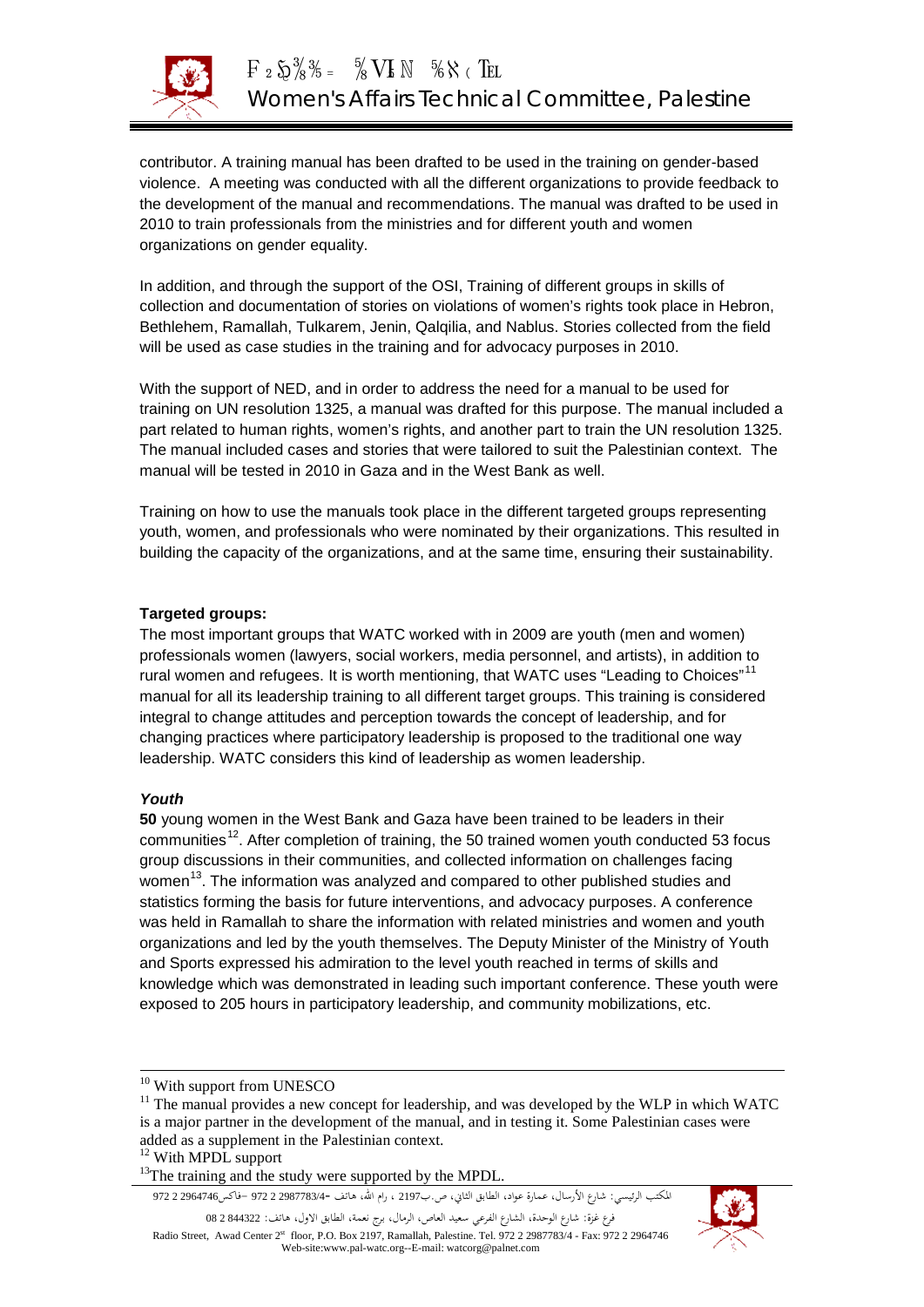

In addition, about 80 youth (women and men) were trained in leadership skills, community awareness management, and advocacy skills to conduct awareness campaign in their communities<sup>14</sup>. The trained youth agreed among themselves to address the issue of early marriage as a critical issue in all sites. A plan of activities was designed and shared with the different institutions present in the selected communities to be part of the campaign. WATC supported implementation of the campaign financially, and through providing films, supporting theater plays, and in being present in the discussions and in the media coverage.

After the training ended, 50 young women and men in the age group 19-28 in skills and knowledge needed to empower 400 youth in the age group 14-17. Knowledge and skills provided to the youth age group will be transferred to the younger age group. These areas cover issues of democracy human rights, women's rights, citizenship, voluntary work, community mobilization, leading group discussions, and facilitation. Special focus will be given to the Participatory leadership approach and concept. The training was completed in 2009 in Gaza, and will continue in the West Bank in the year 2010<sup>15</sup>.

Some of the comments of the trainees are the following:

Nisreen AlShawa from Gaza said, "What I learned in 60 training hours through the project "From Youth to Youth" is much more from 98 training hours I took earlier.

The trainer Mahmoud Al Minyarawi reflect on the training, "What WATC has given me in this training, goes beyond training. It gave us new values and skills."

It is worth mentioning that the trainees called themselves "The will-be group", and their motto was "Youth from Palestine meet the challenge". The group designed a logo for the group, and opened an account on the face book.

## *Professionals:*

60 women (30 *lawyers and 30 social workers)* were trained through the support of the Welfare Association to provide legal guidance and counseling in the West Bank and Gaza, and to conduct awareness workshops related to women's issues and human rights. The awareness workshops were accompanied with media coverage (see the media section).

Twenty journalists (women and men) were trained in Gaza on concepts and skills needed to qualify them become advocates for human rights and women rights in the media. The training helped them identify gender-based discrimination and highlight it as an issue in the media. The trained journalists played an important role in the awareness campaigns of WATC on women's rights<sup>16</sup>.

In addition, 12 artists were trained on integrating a gender perspective in literature and art, where a new vision of women and their role was explored<sup>17</sup>.

### *Rural and refugees women***:**

50 rural and refugee women in Jenin governate and in Gaza Strip were trained in participatory leadership, and in human and women's rights, and in 1325 resolution, in addition to skills for leading focus group discussions and the role of women in peace and war. <sup>18</sup>

### *Women organizations and CBOs:*

<sup>14</sup> The training and the campaign were supported by Diakonia<br><sup>15</sup> The training was supported by MPDL<br><sup>16</sup> In Gaza, the training was supported by CARE.<br><sup>17</sup> Through the support of the EC.<br><sup>18</sup> Through the support of NED

- 
- 
- 
- 

المكتب الرئيسي: شارع الأرسال، عمارة عواد، الطابق الثاني، ص.ب<sup>2197</sup> ، رام االله، هاتف 2987783/4- 2 972 -فاكس2964746 2 972

فرع غزة: شارع الوحدة، الشارع الفرعي سعيد العاص، الرمال، برج نعمة، الطابق الاول، هاتف: 844322 2 08 Radio Street, Awad Center 2<sup>st</sup> floor, P.O. Box 2197, Ramallah, Palestine. Tel. 972 2 2987783/4 - Fax: 972 2 2964746 Web-site:www.pal-watc.org--E-mail: watcorg@palnet.com

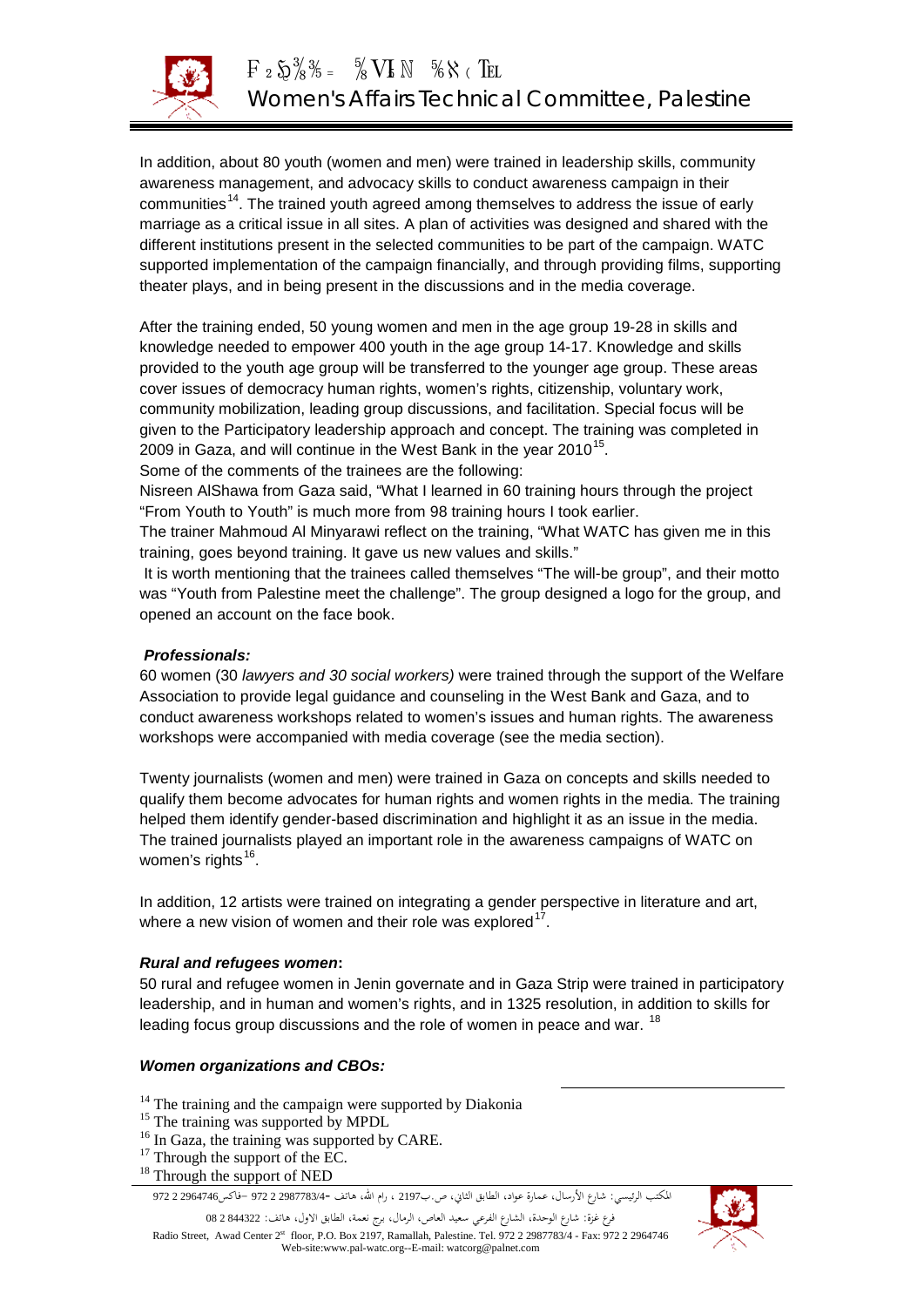

As a result of the training above, the capacity of more than 100 women organizations and CBOs in the West Bank and Gaza was built in human and women's rights, and hopefully, in 2010, these new skills and knowledge will be integrated in their work plans, and activities.

## **Objective 3: Community awareness of the rights of Palestinian women in all locations**

### *Strategy:*

The strategy used to reach the above mentioned object is mobilization of media, private, public and non-governmental organizations to support women's issues and the development of methodologies and institutional programmes for public and community awareness about women's rights and issues as well as the organization of public awareness campaigns.

## *Achievement:*

WATC had trained on annual basis media people to be part of the effort to change the stereo typed roles of women and men. In 2009, the **Twenty journalists (women and men)** that were trained in Gaza strip played an important role in the awareness campaign on women's rights and human rights mainly in Gaza Strip. The trained journalists highlighted genderbased discrimination using different media. A contest for the best article on human rights was organized by WATC\Gaza office, and Mirvat Abu Jamei' got the first prize on her article on honor killing. WATC media personnel are in the media forum for advocating for women's rights, and through their relationship with the rest of the forum members, they form a friendly media body that is standby to support human rights and women's rights.

In the West Bank, WATC media staff trained youth on how to address community for awareness on women's rights. This training was helpful and prepared the trained youth on facing difficult questions, and handle critical issues.

The local media covered all WATC activities, and the way they presented their reports and the articles related to these activities show a more positive attitude towards the image of women and their role in society. Several reports covered the mural activity which reflects the role of women in the literary and artistic arenas. Also, the cultural week for creative women was covered by media. Many interviews and articles addressed the role of women in areas that were exclusive to men.

WATC also used success stories collected from the West Bank and Gaza showing women in decision making levels, and in areas that are not traditionally considered for women either in the form of a film, or a book, or through the website. Some of these stories are collected by the journalists themselves and by WATC field coordinators.

Many radio and video stations became more sensitive to women's issues. WATC receives innovations to participate in talk shows or to be interviewed on one of the women issues. This shows high interest in women's issues and human rights issues. With the work that is being done by WATC media and the forum Against Violence Against Women have been highlighted in the media compared to 4 years ago, when this issue used to go without being noticed by the media or by the PA. In February 15, the Prime Minister's office took a decision to freeze the article 340 and the article 98 of the Jordanian Personal Status Law that is still applied in the West Bank, and article 18 of the Family Rights Law that is being applied in Gaza. This decision came after publishing a petition directed to the President in AlQuds newspaper requesting the President to take action and to consider what is called "honor killing" as a

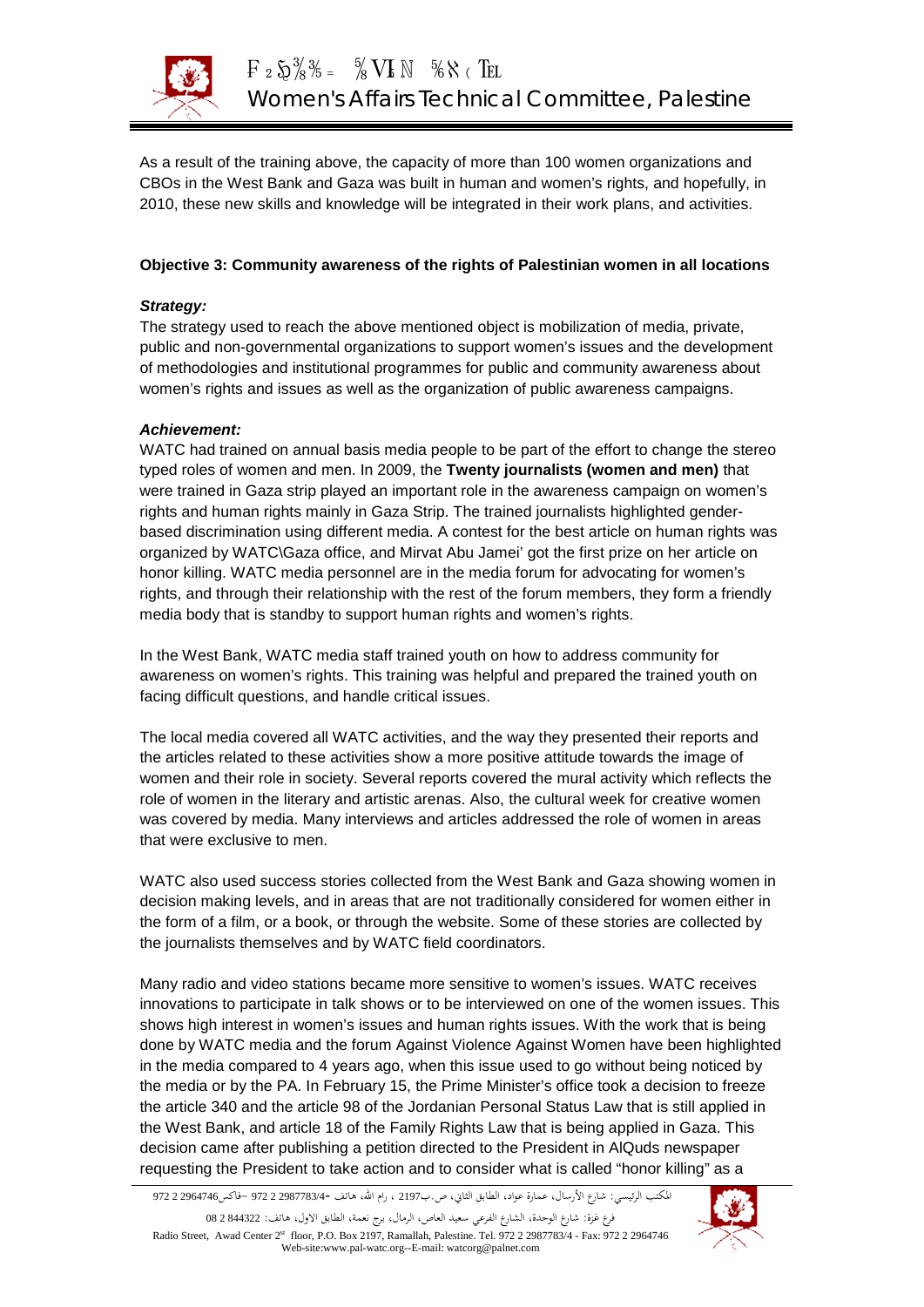

crime to be punished. The decision of the Prime Minister's Office was sent to the President's office to approve; however, up till now, nothing formal was issued.

Al Watan TV programme is an example of the new interest in women's issues as they cooperate with women organizations and give them a special price for 12 episodes related to women's issues. WATC is now in the process to cooperate on this. Also Ma'an News is giving special attention to women's issues. The play "Hekayet Muna) that was produced by Ishtar's theater, and was based on the legal consultancy provided by WATC, was another example of the genuine interest of media in women's issues. Not only the play was recorded, but the discussion that followed the play in which the General Director of WATC had a major role.

Media people in Gaza and the West Bank became more gender sensitive. The articles and reports that come to the Voice of women and to WATC radio programme show this improvement. In addition, the messages that come from the readers of the Voice of Women and WATC radio programme demonstrate a change in the perception of media personnel to women's role in the community and public life. In addition, the written articles by men and women journalists have positive attitude towards women's right for protection and gender equality. Writers now show women as active participants in their communities and not as the case before where women were perceived as victims and passive with only one role to play which is the reproductive role.

WATC media was very well received as per the comments sent to WATC from different sectors of people. Yet, there is a need for an evaluation to evaluate satisfaction of different groups of people with WATC media programmes.

Decision makers became more sensitive to gender-based discrimination in the media. The Prime Minister in his famous speech on the occasion of the conference against all kinds of discrimination noted the necessity of integrating gender equality policies in all ministries' strategies. The strategy meetings for each ministry discussed the gender component which raised the awareness on gender equality and human rights issues. Decision makers and public became more positive towards participation of women at political decision-making levels. (5 women ministers, and two women as Shar'i judges were appointed)and this was observed in their interviews and their discourse. Media people became more gender sensitive to women's issues, and women's role in development.

WATC produced 12 issues of the Voice of Women addressing women's issues and human rights issues. In addition, 39 radio episodes of the radio programme were produced and aired on human rights issues and good governance.

## **Objective 4: Enhancing WATC's effectiveness and efficiency to ensure institutional sustainability and the achievement of its objectives**

### *Strategy:*

The strategy to reach the forth objective is capacity-building of women's organizations affiliated to WATC which constitute the main body for governance of the organization, as well as capacity-building of human resources for the mission and vision of WATC, and establishing systems that ensure proper monitoring of programmes, improve joint learning mechanisms and guarantee transparency in financial and administrative procedures.

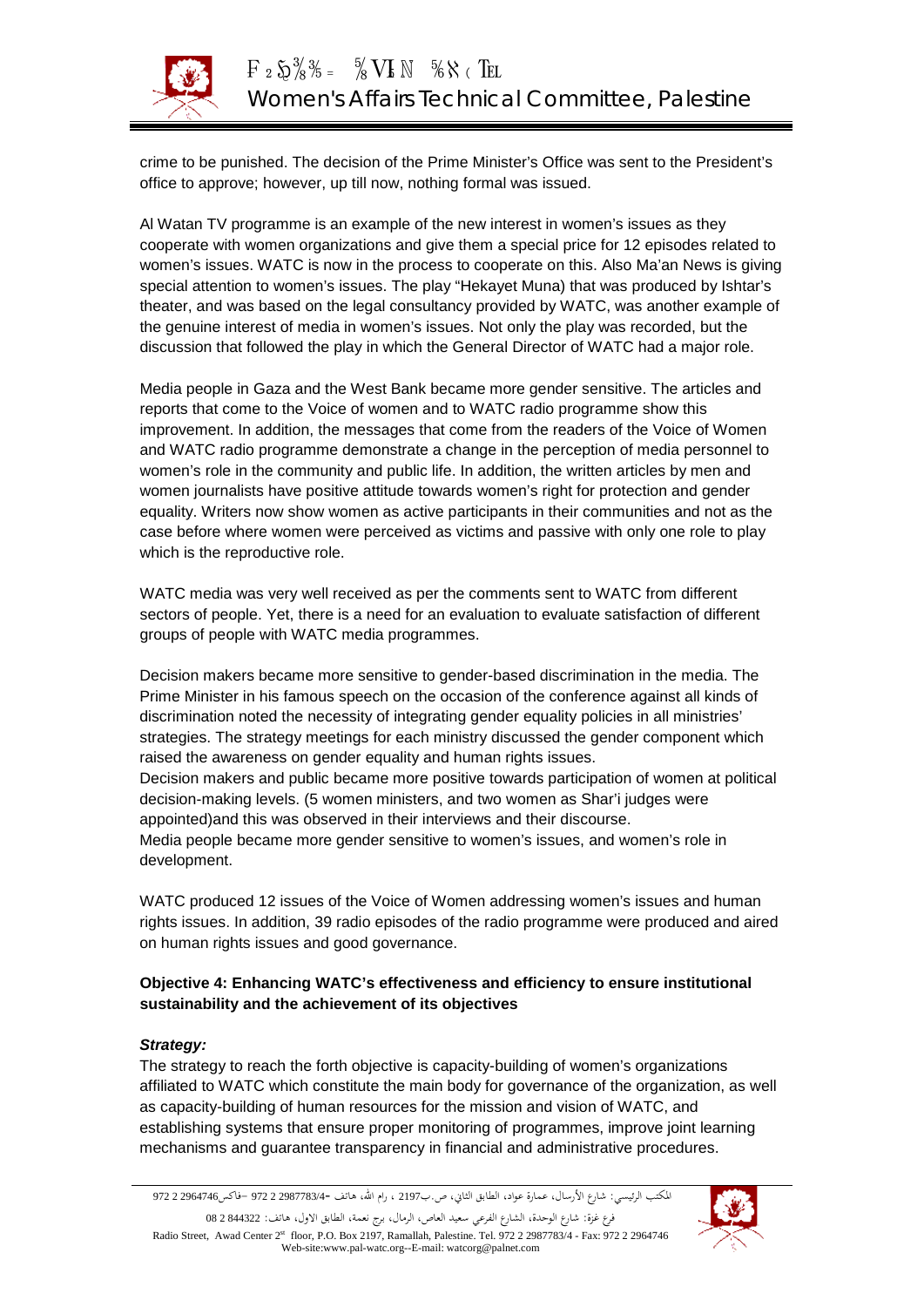

## *Achievement:*

The year 2009 witnessed a good amount of core funding to support for the implementation of WATC strategy compared to the years before. The funders were varied, and increased in terms of number which ensured the sustainability of the organization. This gave a high morale to the staff especially the officers of the different departments.

In addition, the review of the administrative and financial scales by WATC board, helped in improving the morale of the staff.

As the year 2009 is the beginning of a new strategy, a workshop was conducted to WATC staff to clarify the vision, mission and strategy objectives, in addition to the values that govern WATC work. Other workshops were conducted to discuss the Palestinian Woman's Bill of Rights document, and the UN resolution 1325, in addition to the discussion on the draft family law. It was important to have staff aware of the new strategy and the stand of WATC Board from basic issues. The family law was discussed from the point of view of the bill of rights document, and with other laws used in the oPt.

With the capacity department established, a needs assessment of WATC coalition members was completed to gather information related to the needs of the coalition members in terms of skills, human rights knowledge, attitudes and governance.

Accordingly, training took two forms: One form is addressing the common needs, and another addressed the individual needs. The common training addressed issues of human rights and women's rights, and the Palestinian Women's Bill of Rights document, the development of the family law, participatory leadership as a concept and as skill. While individual training covered IT skills and how to start their own website. The rest of the training will be continued in 2010.

As for building the capacity of the organization, WATC worked on developing the skills and knowledge needed to improve the work performance of the staff.

Training was organized as per the needs of WATC staff and the organization. The training reflected positively on the organization as it brought new expertise to the organization. For example, three staff members were trained to produce video spots; two video spots were produced and won the award that was organized by the WLP.

Also, two media staff members were trained on Children's rights, and how to address it media. The training was reflected in one issue of the Voice of women where several articles were prepared to that effect and came in harmony with the campaign on early marriage campaign.

In addition, two of staff members participated in the workshop arranged by the Regional Coalition of the Family Law that was held in Cairo on the status of the family law and acquired skills that help them train on the Palestinian family law.

Several meetings were conducted between WATC offices through video conference meetings to ensure the unity of the West Bank and Gaza in the new political context of Gaza, and to understand better the new social and political context for WATC work. A needs assessment was conducted to identify needs especially after the war on Gaza. Meetings were conducted

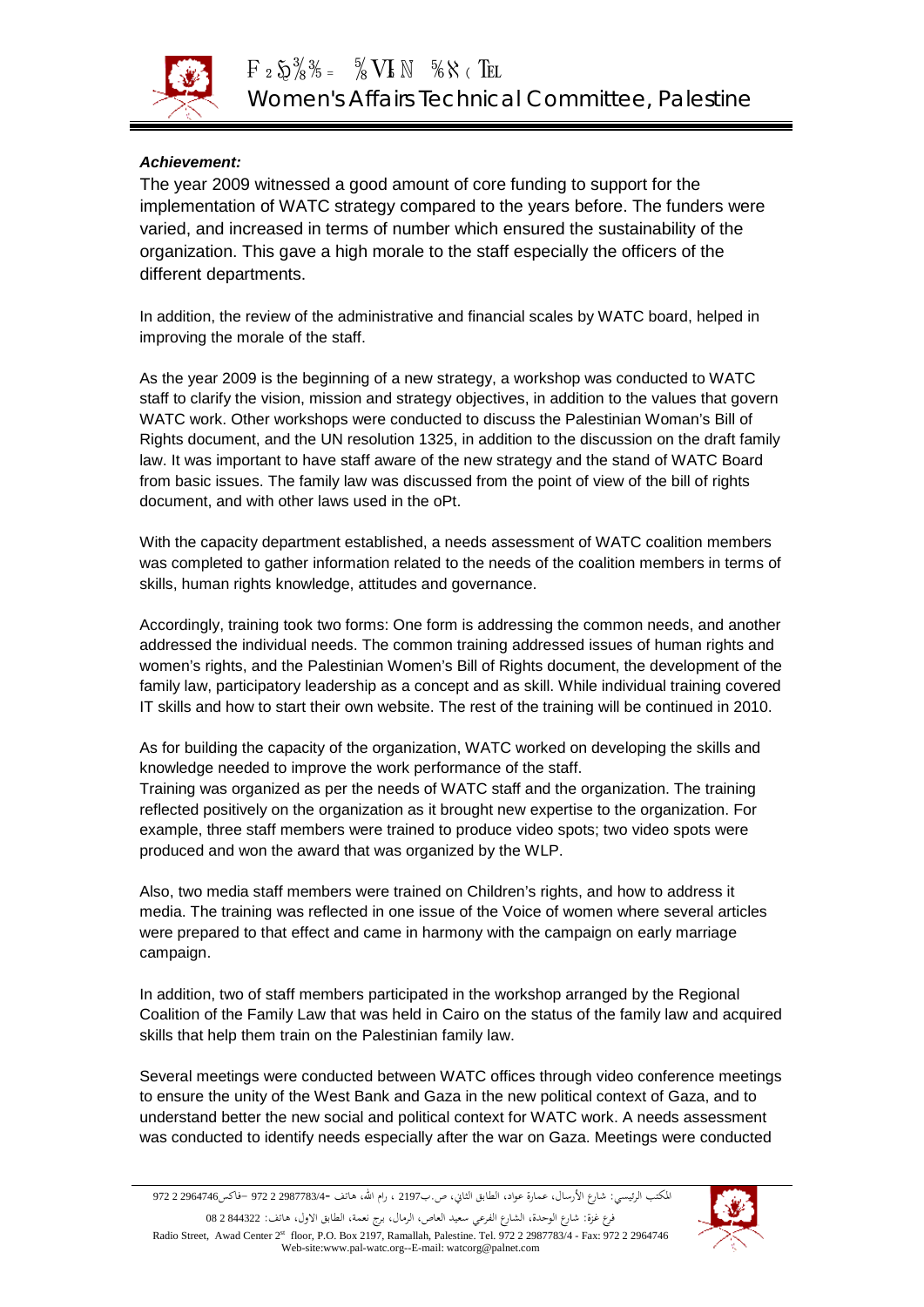

with women organizations, human rights organizations, WATC general assembly, media people, and WATC staff.

In order to have more safe and relaxing environment, doors were replaced to give feeling of security to staff, and WATC offices were painted.

A needs assessment was conducted to WATC staff to identify issues needed to work on. Accordingly, special sessions were organized for WATC team on issues related to the mission of WATC. Two day sessions on the Bill of Rights document in the West Bank and Gaza. Also, training was conducted on the family law, and the UN resolution 1325 and how the resolution can be used in the Palestinian context.

Regular meetings of the Executive Board took place in the first half of the year, and issues related to the financial and administrative bylaws were discussed by them and approved. Meetings were also conducted with all staff using the video conference to listen to the feedback from staff on these bylaws. However, due to the elections of three of WATC Board members to the Board of the GUPW, these members had to resign. In addition, due to the appointment of two members of WATC Executive Board as Ministers, these two members resigned. A sixth Board member resigned to get her PHD in Britain. This situation affected the chorum in the meetings. A committee from the remaining board members continued the meetings and prepared for the meeting of the General Assembly. Accordingly, a new Executive Board was elected in November 2009. The new Executive Board showed great enthusiasm and interest in their first meeting of December, and emphasized the necessity of regular meetings.

The number of Board members, who participate in WATC's activities, has increased. This was noticed in the several activities and projects such as celebrating woman in culture and art project, the Cultural Week of Creative Women, the events celebrating women in decisionmaking levels, training of staff, attending or chairing panels, representing WATC with the donors and international visitors. The board also considered certain activities of WATC as a major task of the Board such as representation at the family law, the Penal code, and the Forum Against Violence Against Women.

# **WATC Board of Directors in as per the elections of November 2009**

| <b>Name</b> |                               | <b>Position</b>                                     |
|-------------|-------------------------------|-----------------------------------------------------|
|             | 1. Nahla Qourah               | President                                           |
|             | 2. Abla Rimawi:               | Vice President                                      |
|             | <b>3.</b> Fadwa khader        | Treasurer                                           |
|             |                               | 4. Ikram Muhtaseb: Member of Executive Committee    |
|             | 5. Islah Jad:                 | Member of Executive Committee                       |
|             | 6. Dr Areej Audi:             | <b>Member of Executive Committee</b>                |
|             | <b>7.</b> Ibtessam Zedan:     | Secretary of Executive Committee                    |
|             |                               | Member of Executive Committee                       |
|             | <b>9.</b> Dr Sabah Sharsheer: | <b>Member of Executive Committee</b>                |
|             | <b>10.</b> Sana' Anabtawi:    | <b>Member of Executive Committee</b>                |
|             |                               | 11. Dr Hadeel Qazzaz: Member of Executive Committee |

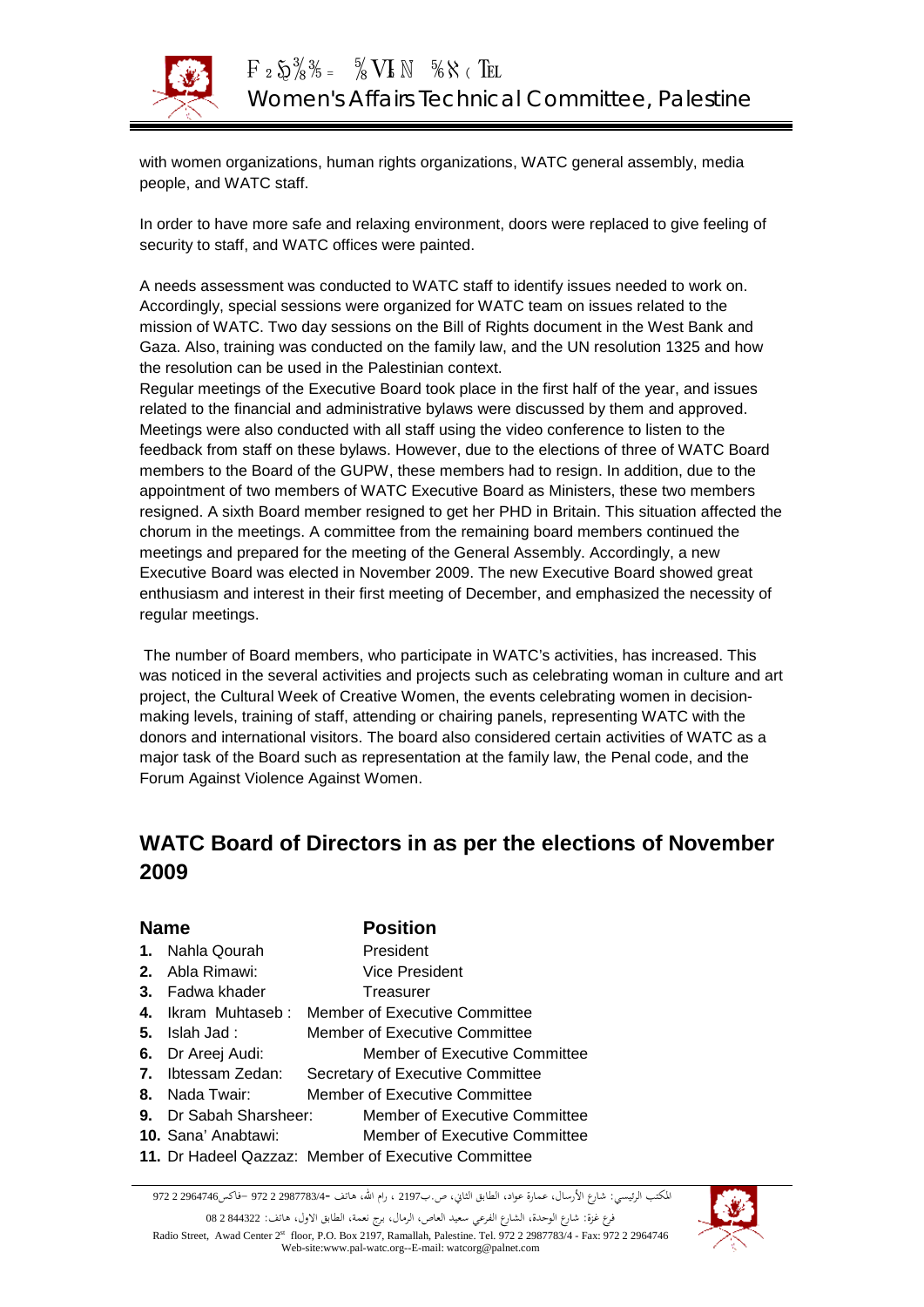

# **Challenges:**

## **At the political level:**

The most important obstacle that faced WATC is the aggression on Gaza, which obliged WATC to address emergency needs of Gaza people. WATC' office in Gaza was closed and some staff lost relatives, and one lost her house. The impact of the aggression on Gaza affected all people in Gaza. As our staff in Gaza reflected on the situation "even the mental health workers need ventilation sessions". Once, the aggression ended (temporarily), WATC office in Gaza got involved in providing ventilation sessions to mothers and children, and at the same time stories of violations on human rights were collected.

## **At the organizational level:**

WATC's Executive Board went through major change in membership due to appointment of two board members as Ministers, (Siham Barghouthi and Rabeeha Diab as Ministers of Culture and Women's Affairs). In addition three other board members who were elected as members of the Executive Committee of the General Union of the Palestinian Woman (Samia Bamia, Dalal Salameh, and Khawla AlAzraq), had to resign to avoid conflict of interest. A sixth member who was WATC Deputy President had to resign to travel abroad for her PHD study. Due to the new situation, the General Assembly met, and the Executive Board resigned to allow for new elections.

## **At the programme implementation level:**

One of the challenges that faced the implementation of the programme document was related to the new hierarchy structure. The move from being project oriented towards programme oriented was not easy. In addition, a lot of networking was needed to coordinate the departments with each other especially that WATC continued to recruit projects support to cover the remaining budget needed for the strategy programme. This added a lot of work on the different departments, and sometimes, increased the load on the field workers.

In addition, the different projects requested different reports. Some donors requested reports every month (financial and narrative) which was too much for the officers to handle. This situation prevented the officers from going to the field, and from having time to coordinate with each other. In addition, most of the officers, being involved in the paper work did not leave them much tome for following up on the programme implementation, or using their expertise in training. With the financial situation of the organization, it was not easy to recruit an administrative assistantship for the programme officers which add a lot of work to the officers.

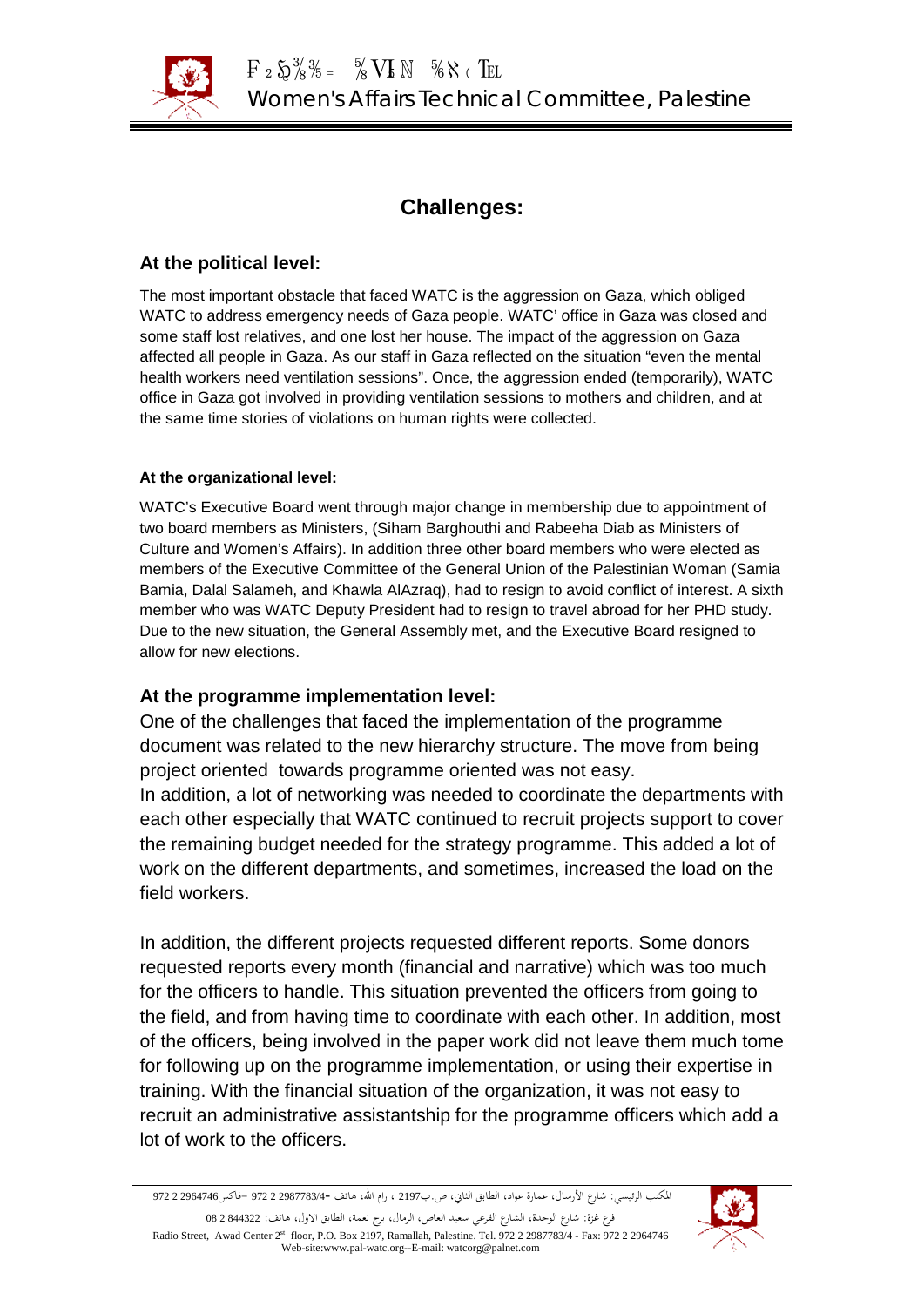

## **At the beneficiaries level:**

Many of the trainees whether from women committees or from other women organizations and CBOs reached a very good level as trainers or facilitators; however, WATC did not make good use of their potential for training or facilitation.

## **At the logistics level:**

It was impossible for staff in the West Bank to visit Gaza, and for Gaza staff to visit the West Bank. The same applies to Jerusalem. In addition, mobility was not easy. Sometimes it takes 3 hours to go from one place to another especially in the West Bank due to changes in the roads, check points, or closures. This leaves little time to follow up. That is why WATC had to train its staff especially who are in the field to ensure quality of work.

## **Programme Impact**

The most important impact is the endorsement of President Mahmoud Abbas to the CEDAW without reservation on March 8 of this year. This makes Palestine the first Arab country that adopts the CEDAW without reservation.

WATC has been recognized as one of the most important advocate for women's rights by decision makers at the highest level of the PA and political parties. It is also recognized as having an effective board from which woman ministers are recruited.

The appointment of two board members from WATC , and 3 members to the highest governance of the GUPW, although reflected negatively on the organization, as it was difficult to have a chorum; it gave WATC more visibility and credibility as an organization, and to WATC 's work as well. In fact, it provided new opportunities for cooperation with two important ministries that were headed by two woman ministers who are former board members at WATC. The fact that the Minister of Woman's Affairs, and the Minister of Culture are both former members of WATC Board gave WATC special importance and credibility at the public level, and in media and with decision makers. In addition, the Minister of the Social Affairs comes from an organization that is affiliated to WATC.

An effective communication was built between WATC and women member organizations. Some suggestions were made by the women organizations to improve the relationship. In addition, communication between the different members of the organizations improved through meetings and getting engaged in on women issues or national issues.

A consensus reached on a draft of the Family law (Personal Status Law) prepared by the Family Law coalition, to be discussed at a larger circle that includes political parties, and other civil society organizations.

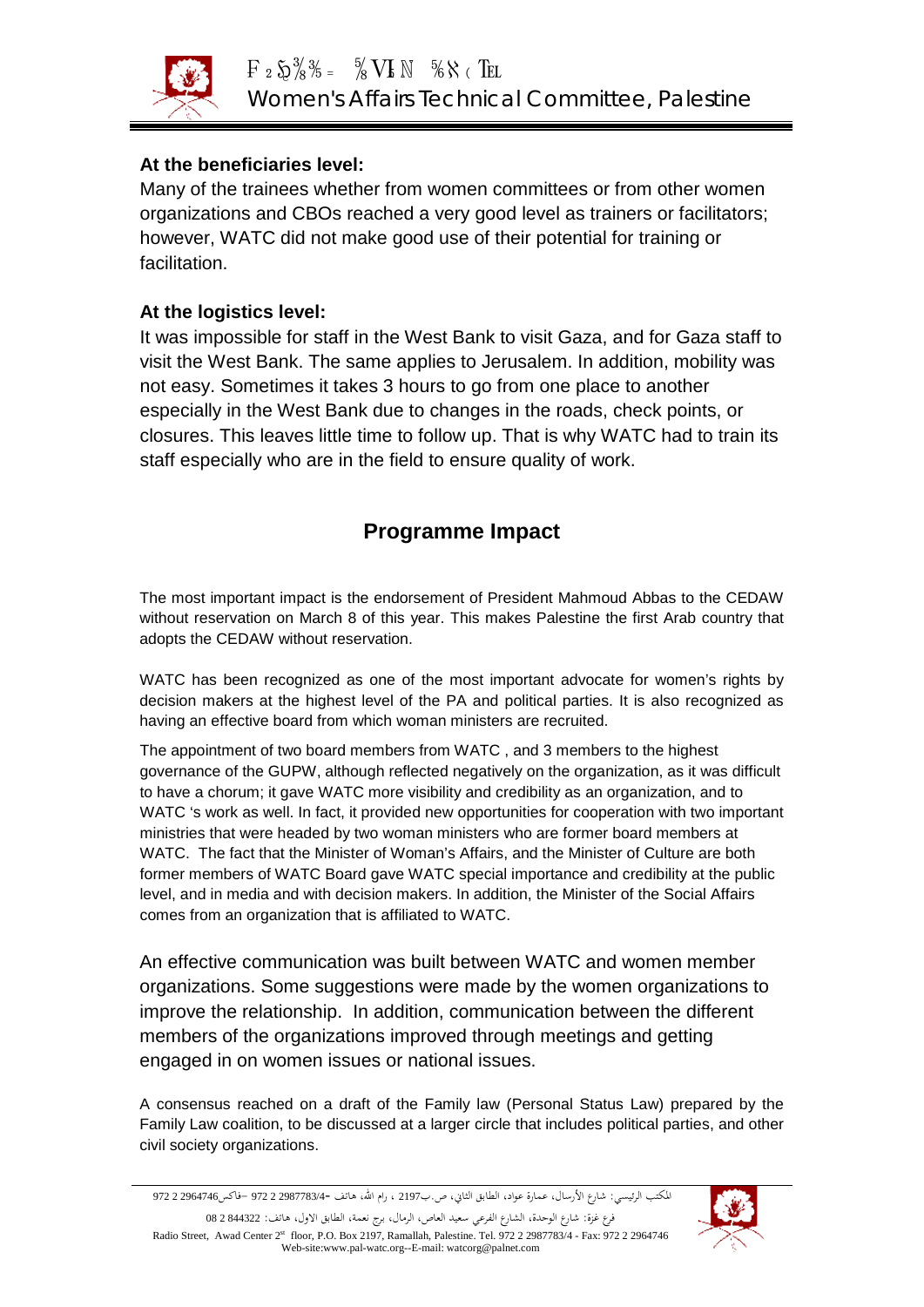

WATC intervention after the Israeli aggression on Gaza was very important for the families who suffered at all levels from the Israeli aggression. WATC intervention gave it credibility at the community level, and facilitated its work later on.

The trained social workers and lawyers that were trained in Gaza and the West Bank became reference people for advocacy and awareness in their communities, and their organizations capacity was built due to their training.

Young women and men became more aware of their rights and their role in the community and they became sensitive to the needs of their communities, and capable of planning for a campaign to address urgent needs. Young women and men could identify violations of human and women rights, and record them for advocacy for women's rights especially the right for protection.

The data collected by youth on the situation of youth in their communities was highly accepted by related ministries, local councils, and NGOs working with youth. A strategy for youth was developed based on the accumulated data by WATC youth.

Some of the trained young women and men were employed due to the knowledge and skills they acquired through their participation in WATC training.

There is an increase in the number of male supporters to women's rights, in at least 10 districts, who attended training in women's rights and gender issues, in addition to training of trainers who are participating in community awareness campaigns in their communities.

There is an increase in the number of rural women who demand their rights at the household level and at the public level.

There is more awareness on the participatory leadership by organizations which is reflected in the increased demand on Leading to Choices manual. Many trained youth expressed the effect of the training on Leading to Choices on their personalities, at the family level, at the work level, and at a national level.

The networking with the different organizations have developed to coalitions such as Bena' coalition against violence against women in Gaza.

WATC became the hosting organization for AMAL Coalition in Gaza due to its work in the advocacy against violence against women.

WATC visibility increased at national, regional, and international level due to the activities that were conducted locally, yet recognized internationally, such as the mural where 3 international artists were invited to participate in accomplishing this important event, the website where some events are reported, the voice of women which is usually posted on the website, articles translated and posted, or due to participation in the national events, regional and international events, such as the conferences that took place in Jordan, Lebanon, and Malaysia on the Family Law.

WATC's strategy was considered as a reference document for the strategy planning manual developed by the WLP. WATC' General Director was invited by the WLP to facilitate the strategy of SIGI in Jordan.

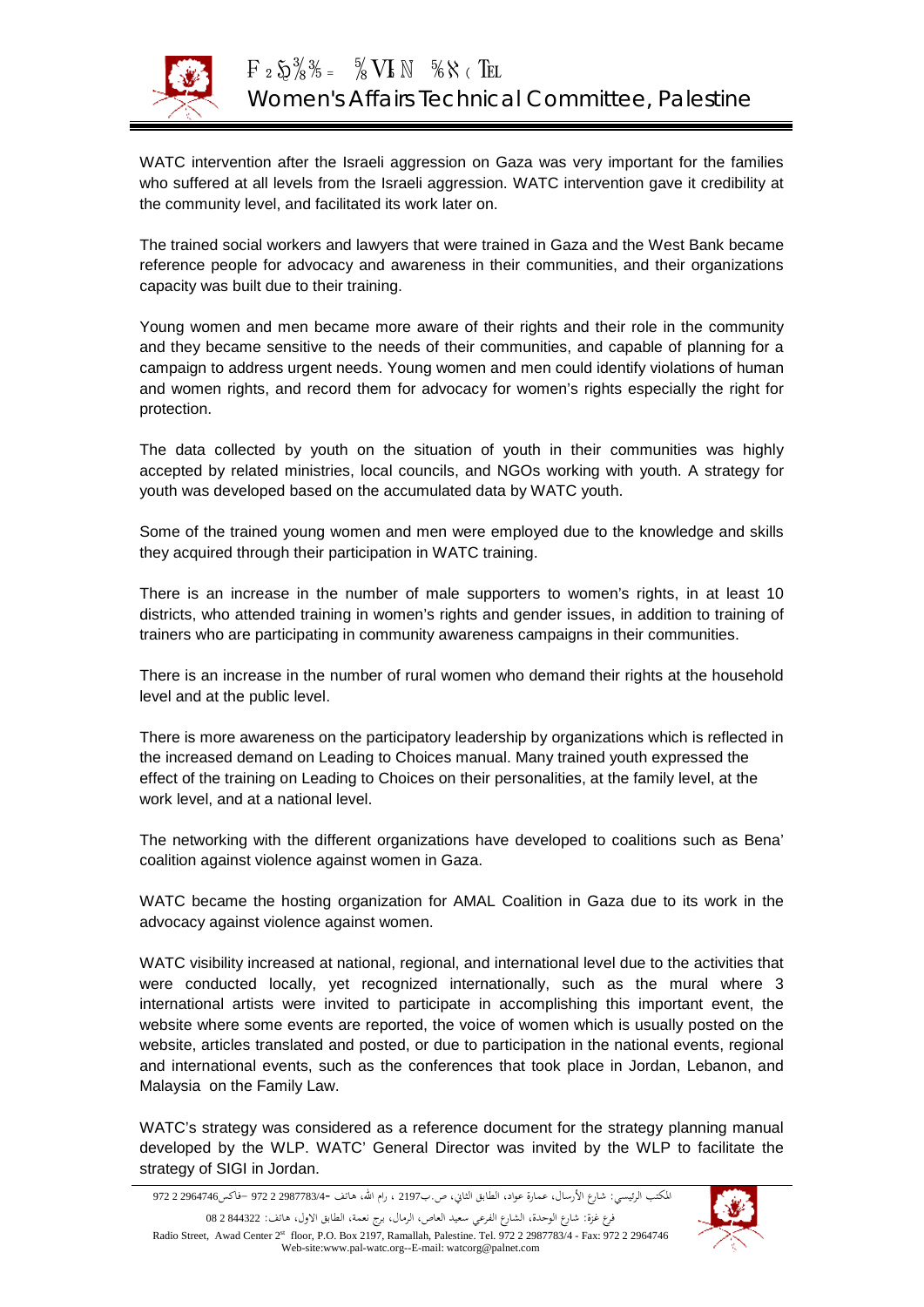

WATC's value added in gender training is recognized at a regional level, where WATC was invited to train Diakonia's partners in Jordan.

## **Success Story**

<sup>19</sup>H.H., a 34 years old woman who lives in a village between Ramallah and Jerusalem, married since 1995, and has a son (Mohammed in his 7th year). She is a new member of one of the member organizations affiliated to WATC coalition. She used to be silent; yet a good listener. At the first sessions of the training, she abstained from interacting with neither with the trainer, nor with other participants. Suddenly, on the fourth day, she began to cry which made all the trainees confused. The trainer, Soraida Abd Husssein, asked her if she would like to share her feelings with the rest of the group; so she began telling her story. "I was married when I was19; my family forced me to marry a man who is 10 years older than me. I had to drop school, and move to my husband's family house. No one ever cared about what I want in life. People see me laughing and smiling; they think I am happy. But this is the first time I feel important, and there are people who care for me."

H.H. continued, " My husband, my mother in law and before them, my father, they all hit me, shout at me even in front of my son, they want me to get pregnant and to have another baby boy. I went to many doctors, and they all said that I have nothing wrong; yet my husband and his family do not believe me, and they convinced my husband to marry another woman. This is the first training I attend in my life, and this is the first chance for me to talk with other people about my life. I have no friends, no job, and no activities except this training which I joined with the help of one of the women organizations a month ago.

H.H. attended all the training sessions, and started participating in the different activities. She began to share her ideas and feelings with the trainers and the trainees which made everybody astonished for the change. They were surprised to discover how much knowledge she has, and how willing she became to share her ideas with others. One day, she came to the training, holding beautiful handmade decorations. She said, "You all helped to change my life. I do not have any certificate, but I have skills that I have not used. Yesterday, after the training, I went to the market and I bought raw material to make decoration to sell. I will make you reduction; this is my first step in building my own business. The trainees, the trainer and WATC coordinator clapped for her and encouraged her to continue the project. On the last day of the training she said, "I want to tell you something; with your support I have changed many things in my life; yesterday for the first time when my husband tried to hit me I caught his hand, looked him in the eyes, and told him " I am equal to you; you must not hit me anymore." She continued , "He was shocked, and said that he discovered that he has a strong wife whom he hurt all those years!!! The second shock was when he discovered that his wife writes beautiful stories. H.H. read some her storied to the participants and they were really amazing. The trainer promised her to help her publish her stories to help battered woman when they read them.

The initials are used for privacy

المكتب الرئيسي: شارع الأرسال، عمارة عواد، الطابق الثاني، ص.ب<sup>2197</sup> ، رام االله، هاتف 2987783/4- 2 972 -فاكس2964746 2 972

فرع غزة: شارع الوحدة، الشارع الفرعي سعيد العاص، الرمال، برج نعمة، الطابق الاول، هاتف: 844322 2 08 Radio Street, Awad Center 2st floor, P.O. Box 2197, Ramallah, Palestine. Tel. 972 2 2987783/4 - Fax: 972 2 2964746 Web-site:www.pal-watc.org--E-mail: watcorg@palnet.com

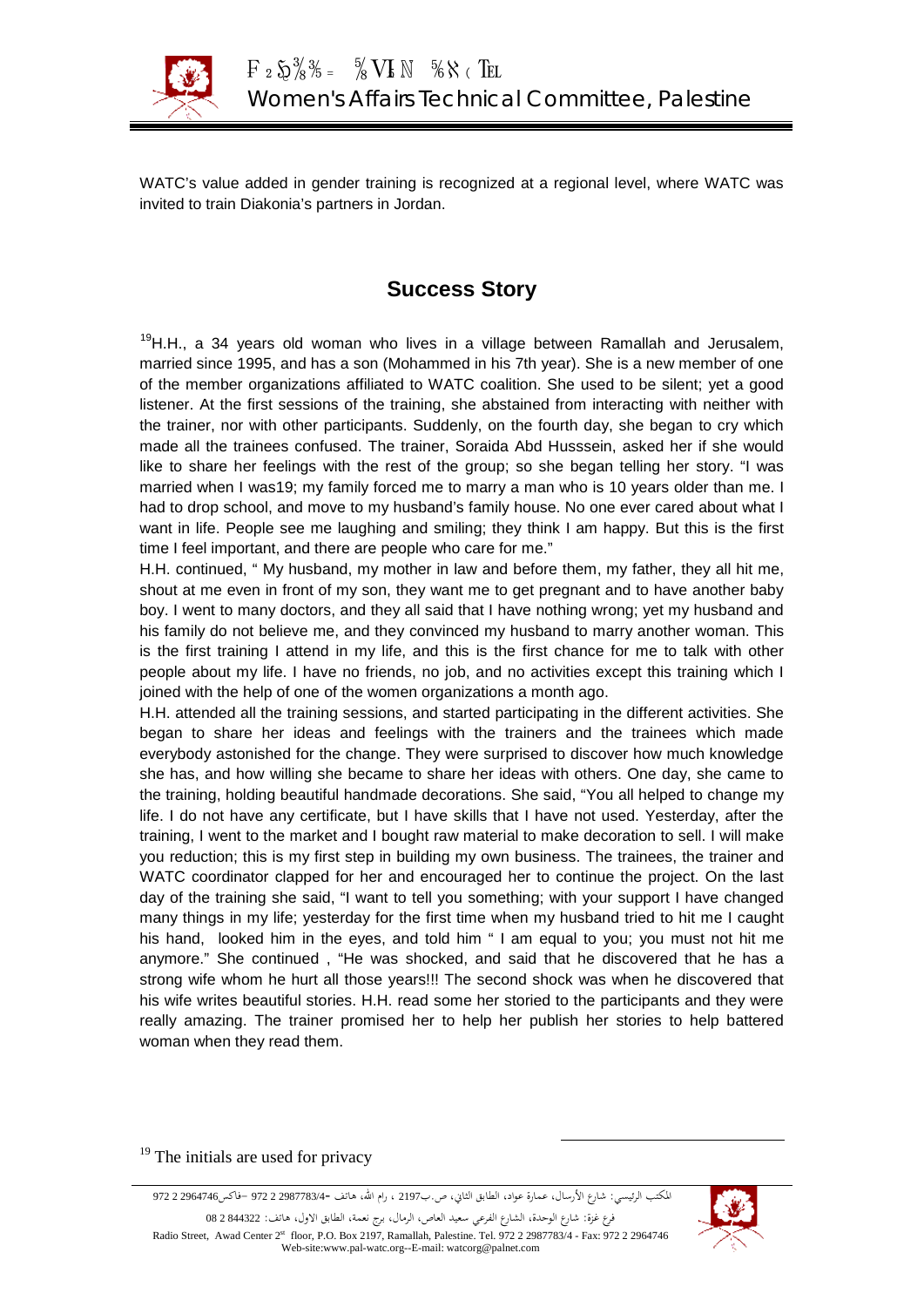

# **Other projects**

## **1. Economic Empowerment of Deprived Palestinian Families:**

This project was conducted in partnership with the Palestinian Union of Agricultural Committees (PUAC) where each party participated through its expertise. The project was implemented in Gaza due to its difficult situation in terms of poverty and unemployment. Accordingly, the PUAC provided their expertise in empowering families in knowledge and skills that allow them to make their living through raising life stock and agriculture; while WATC ensured that the project is gender sensitive and women are empowered in leadership skills to have a more effective role in their families and at the level of the project, in addition to managing income generating projects. The project also aims at dissemination of awareness messages related to safe agricultural practices. The project will continue until the end of 2010<sup>20</sup>.

## **2. The Cultural Week for Creative Women:**

This project was one of WATC contribution to Jerusalem/the Arab Cultural Capital 2009. The project aimed at highlighting the role of women in areas that are usually exclusive to men. 13 Palestinian and Arab women were invited to Palestine as part of the events of the Jerusalem/the Arab Cultural Capital 2009. In addition, creative women from different areas of Palestine were invited. Unfortunately, women from Gaza could not make it due to Israeli policies. The week was organized in partnership with the Ministry of Culture (MOC), and covered all areas of the west Bank (including Jerusalem). During this week, several events took place such as a book exhibition for women writers, art exhibition for women artists, several literary sessions for poetry reading by the Arab and Palestinian women writers, 3 panel discussions on women's novels that are related to women's issues, a play related to the situation of women in different stages, and a film produced by a woman on a woman, and a musical evening with a woman signer. The different activities showed that women do exist in all creative fields, and this area is not exclusive to men. The events attracted the media, and WATC staff covered the events but from a different angle.

Although this event was organized by WATC and MOC, but it was coordinated with municipalities, governorates, and intellectuals and men writers.

## **3. Celebration of Women in Arts and Culture:**

Journalists called this event as "the creative idea of Jerusalem/the Arab Cultural Capital - 2009. The event is creating a mural using texts of Palestinian women writers for artistic inspiration. Each artist has to select a sketch to be used for his/her artistic piece. The pieces will be put together to form the mural which is 20 m long, and 5 m width. The mural, which will use ceramic, in addition to other material was divided into two pieces" one half to be situated in Jerusalem, and the other half in Ramallah. It is worth mentioning that the two halves are not the same, but complement each other as one piece.

It is also worth mentioning that WATC trained the 12 artists on gender issues before they started reading the women writers texts. This was not well received by artists at first, but gradually as the training started, one by one joined until all of them participated. It was the first experience for the artists in such training; and the first experience of WATC in training of artists. But it worked.

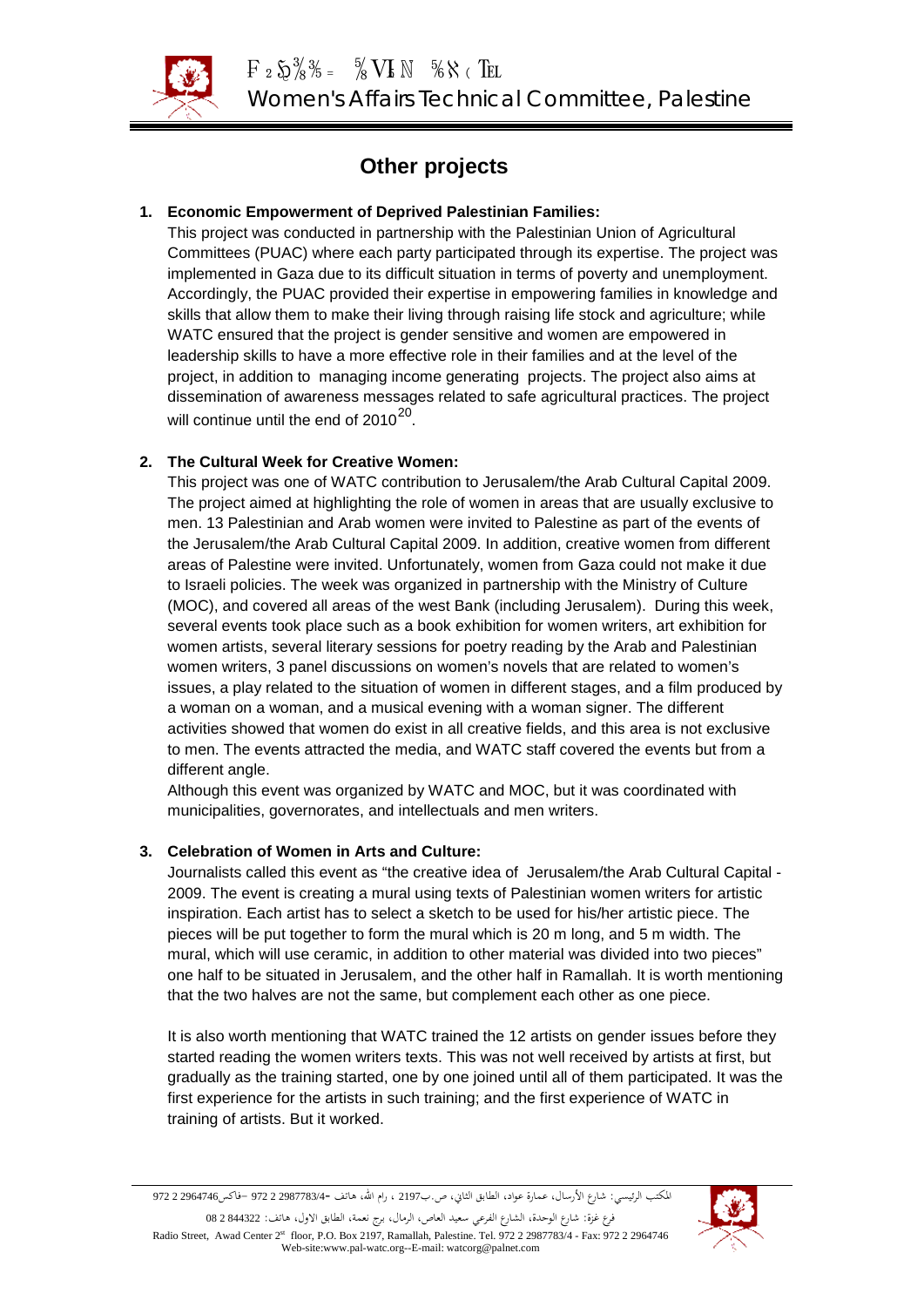

# **The organization's potential lasting impact:**

WATC is a coalition of women organizations, women's centers and individual women activists with a General assembly of 55 women. Over the last eighteen years, WATC has been working for a democratic society that does not discriminate between men and women. WATC, not only a coalition but it also promotes coalition formation and partnerships at local level and at regional and international levels. WATC coalition is much more than the sum of its partners. They together give an example of how woman's cause can unify people with different backgrounds. WATC as a coalition has the experiences of political women activists, professionals, and national activists. The experiences of these women provide a valuable input to the organization and to its direction. The direction of WATC has shifted from a networking relationship with other women's organizations to a partnership relationship with many of them, embracing the full agenda of the women's movement and welcoming broader membership within WATC.

The Relationships built through the networks and coalitions represent an investment which will continue after the action with minimal funding and will provide an invaluable foundation for further actions in the future.

In addition, the networking model which is used for the Board constituency, where member organizations work together as one body, is being duplicated at the regional level. WATC's Board was restructured to be less exclusive and be more accountable to the General Assembly, and this keeps WATC sustainability. In addition, WATC through its programmes and projects, and in cooperation with the women's committees, seeks to reactivate women at the grassroots level and to build local leaders who are active in their communities, through its various training programmes, campaigning for equal rights and reaching remote rural areas with their work, and this widens WATC popularity between the Palestinian Women and among women organizations.

The networking among the different programmes at WATC ensures complimentarity of the programmes to achieve the targeted goal. In the campaign for raising the age of marriage that is still on, (based on the Women's Bill of Rights), theater and films were used to open a debate on women's rights for education. At the same time, WATC radio programme "Against Silence" and the Voice of Women" newspaper support the community awareness campaign and complement each other in providing a national media. The youth programme ensures that youth area part of the campaign, where petitions are signed against early marriage. This complementary approach ensures the messages regarding woman's rights are highlighted and reinforced. Films and play discussions ensure information is not imposed but inferred. This gives again the ownership for the participants for the information gained which is the first step toward changing attitudes towards women's rights.

During the current phase of its development, WATC has started to decentralize, and by doing so, more investment took place in the regional and field coordinators to ensure that they can lead the areas even if trainers from the center could not make it. This is a necessary step to overcome the 612 barriers and check points, and to ensure that the work is done. The

المكتب الرئيسي: شارع الأرسال، عمارة عواد، الطابق الثاني، ص.ب<sup>2197</sup> ، رام االله، هاتف 2987783/4- 2 972 -فاكس2964746 2 972

فرع غزة: شارع الوحدة، الشارع الفرعي سعيد العاص، الرمال، برج نعمة، الطابق الاول، هاتف: 844322 2 08 Radio Street, Awad Center 2<sup>st</sup> floor, P.O. Box 2197, Ramallah, Palestine. Tel. 972 2 2987783/4 - Fax: 972 2 2964746 Web-site:www.pal-watc.org--E-mail: watcorg@palnet.com



<sup>&</sup>lt;sup>20</sup>The project is sponsored by UNDP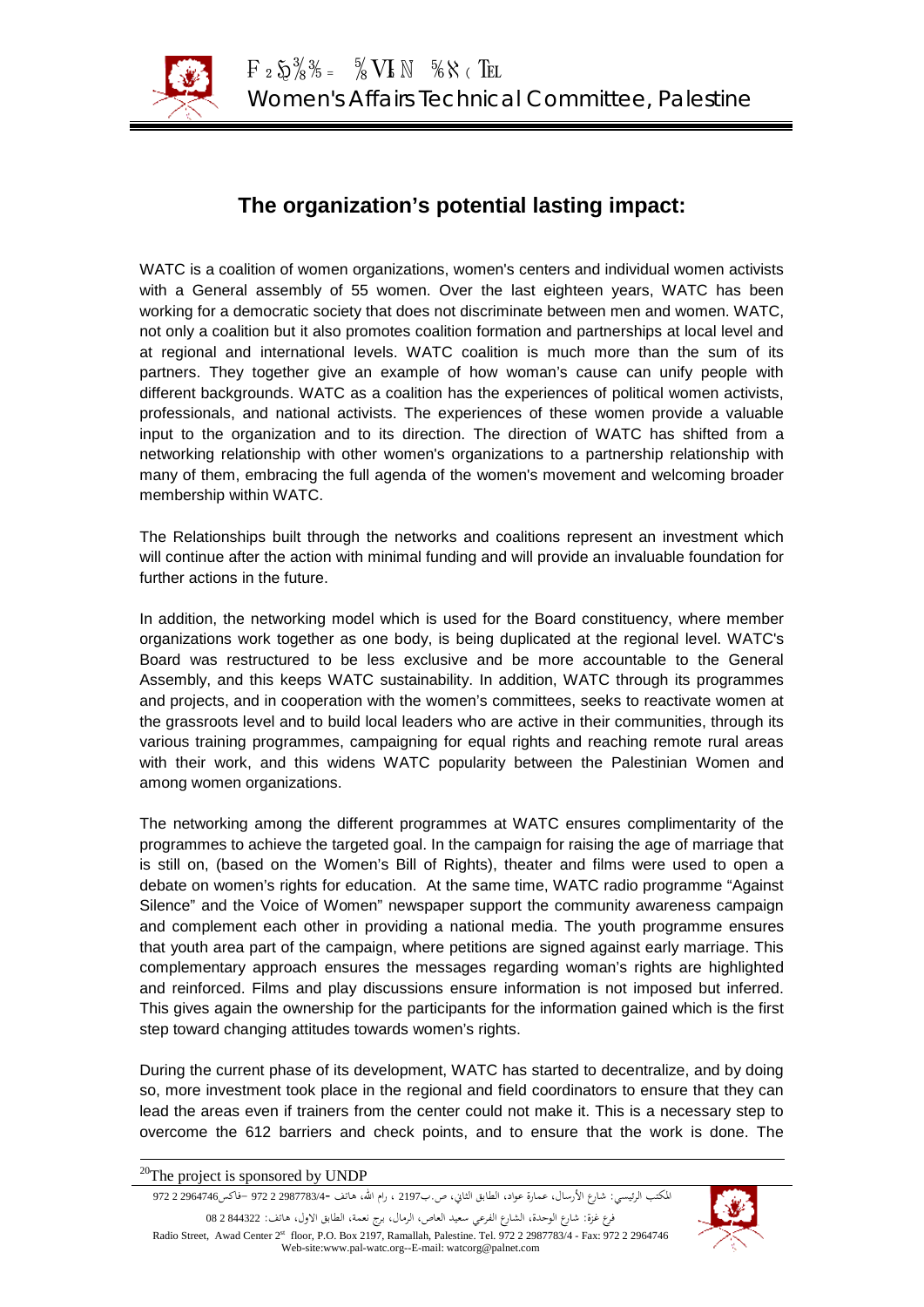

indicators to measure the impact is the work being completed and concepts are relayed correctly. At the level of the targeted groups, the indicator is the change in their practices, and in their personalities and their attitudes. These are usually assessed before the training starts. The trainees through the training process demonstrate their abilities in communication, facilitation, using a participatory approach in leadership. Some of them usually express how they changed through the process of the training and give examples how this change affected their family, and their community, and sometimes their work mates. Quantitative indicators give numbers, but not the quality of the work and the level of performance. It is of course important to know how many completed the training, but it is more important to know how many of those who completed the training could change their lives and made a difference in their communities. The story of H.H. is one example of the impact of the training, although it is still early to judge.

WATC, by training the different organizations staff, is building their capacities which is important to multiply the impact at the grassroots level. In addition, the networking model which is used for the executive Board, where member organizations work together as one body, is being duplicated at the regional level. WATC's executive Board was restructured to be less exclusive and be more accountable to the General Assembly, and this keeps WATC sustainability. Also, through its programmes and projects in cooperation with the women's committees, WATC sought to reactivate women at the grassroots level and to build local leaders who are active in their communities, through its various training programmes, implementing several lobbying campaigns for equal rights and reaching remote rural areas with their work and this widen WATC popularity between the Palestinian women and women organizations.

Also, WATC designed the training methodology for local ownership of knowledge and skills, with its participatory approach ensuring focus on participants' needs and priorities. This increases the probability of lessons learned being converted into long-term improved practice in each individual's own context. We anticipate that participants will develop lasting capacity to ensure their grassroots campaigning reaches the public domain and influences decisionmaking, and WATC will continue to monitor training on effective campaigning and media advocacy post-project.

Moreover, WATC focuses on enhancing existing grassroots strategies rather than introducing new ones as experience shows strengthening existing work is vital for local ownership and sustainability whereas programmes specifically introduced for a project usually end once funding finishes. The project aims to impact attitudes towards women's rights in the Palestinian society, working to ensure that a balanced and representative view is provided.

Also, there is real need to continue in the raising awareness campaign related to the Palestinian Women Bill of Rights , the suggested Panel Law and Family Law to raise the community awareness toward these lows from progressive view especially that these laws have not passed by the Legislative Council according to the disruption of its work during the current period.

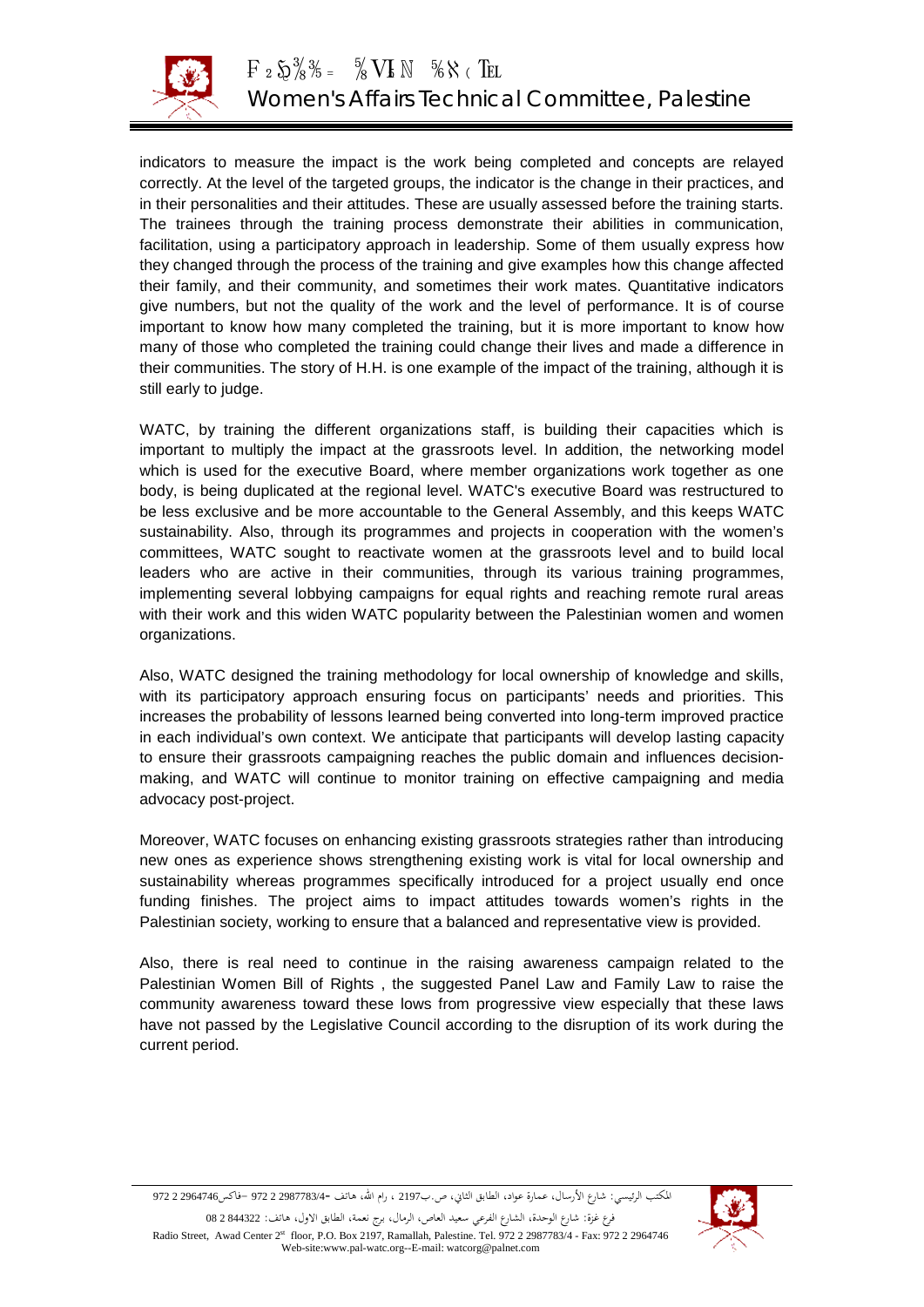

# **Lessons Learnt and future prospects**

WATC learnt that there is a need to hold more indepth training (theoretical and practical trainings) to ensure that women organization's capacities are built, especially in the area of human rights concepts, and women's rights. The gender concept needs a lot of training to ensure it is internalized. Statistics, children's literature, and literature in general can be used to make the gender concept more tangible and comprehensible. There is also a need for more community mobilization skills and more training on the participatory leadership skills, as the concept is still new. Furthermore, the fact that women organizations are used to a topbottom approach in leadership, it is not easy to create change in a short period of time. Many woman activists are still believers in this form of leadership and their organizations are built accordingly. Gender equality and participatory leadership are two revolutionary concepts that need to be internalized. This means localizing them, to ensure they become part of the culture.

Also, there is a need to hold advanced training on Facilitation skills for the Women organizations' leaders to enhance their skills in working with the community, and in working with other organizations for unifying the women's discourse.

## **Publications**

WATC has produced a new book in the series Women Pioneers (Raidat Min Baladi) and it is the story of 14 women who could make a difference in their communities and parties and could reach decision making levels. What connect them is the fact that they all were all either founders of WATC or contributed to its development.

WATC will continue publishing success stories of women who could make a difference in their communities. These stories provide examples of women who played different roles, and penetrated the public arena.

WATC also continued publishing the Voice of Women on a monthly basis in the different areas of the West Bank and Gaza. WATC distribute 23000 copies of each issue through AlAyyam newspaper, and 6000 copies are distributed by hand to different governmental and nongovernmental institutions, universities, public libraries, cultural centers, UN agencies, in addition to field coordinators.

In addition, WATC published some information material related to women's rights. Some examples of these are given below, and the media annex includes more.









Radio Street, Awad Center 2st Floor, P.O. Box 2197, Ramallah, Palestine. Tel. 972 2 2987783/4 - Fax: 972 2 2964746 atc.org--E-mail: watcorg@palnet.com

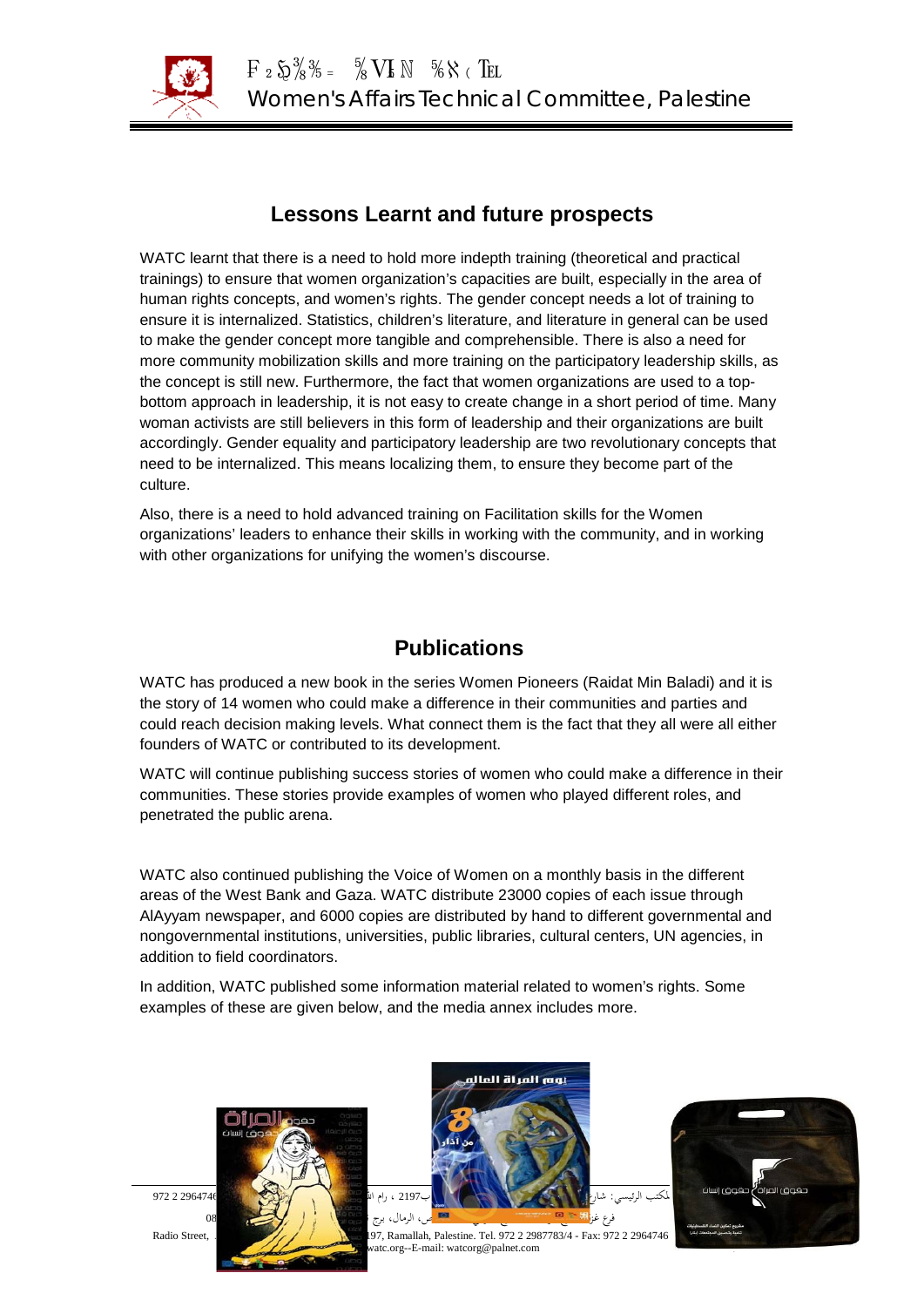

# **Acknowledgement**

The Women's Affairs Technical Committee would like to underline the efforts of its women volunteers and their communities, participating decision-makers, rural women, youth and adolescents, women committees, organizations and CBOs, media personnel, social workers, lawyers, artists, and donors who have helped in the success of all activities in 2009.

On behalf of all beneficiaries, WATC , would like to express its deep gratitude to all the financial supporters in 2009, mainly:

- **1.** Women's Learning Partnership (WLP)
- **2.** Ford Foundation
- **3.** The Open Society Institute Foundation (OSI)
- **4.** NGO Development Center (NDC
- **5.** Diakonia
- **6.** CARE International
- **7.** Friedrich Ebert Stiftung (FES)
- **8.** Movimiento Por la Paz, el Desarme y la Libertad (MPDL)
- **9.** Spanish Cooperation
- **10.** National Endowment for Democracy (NED)
- **11.** European Commission( EC)
- **12.** Welfare Association
- **13.** UNRWA
- **14.** Woman Center for Research and Documentation/UNESCO,
- **15.** Jerusalem as the Arab Cultural Capital
- **16.** Ministry of Culture



المكتب الرئيسي: شارع الأرسال، عمارة عواد، الطابق الثاني، ص.ب<sup>2197</sup> ، رام االله، هاتف 2987783/4- 2 972 -فاكس2964746 2 972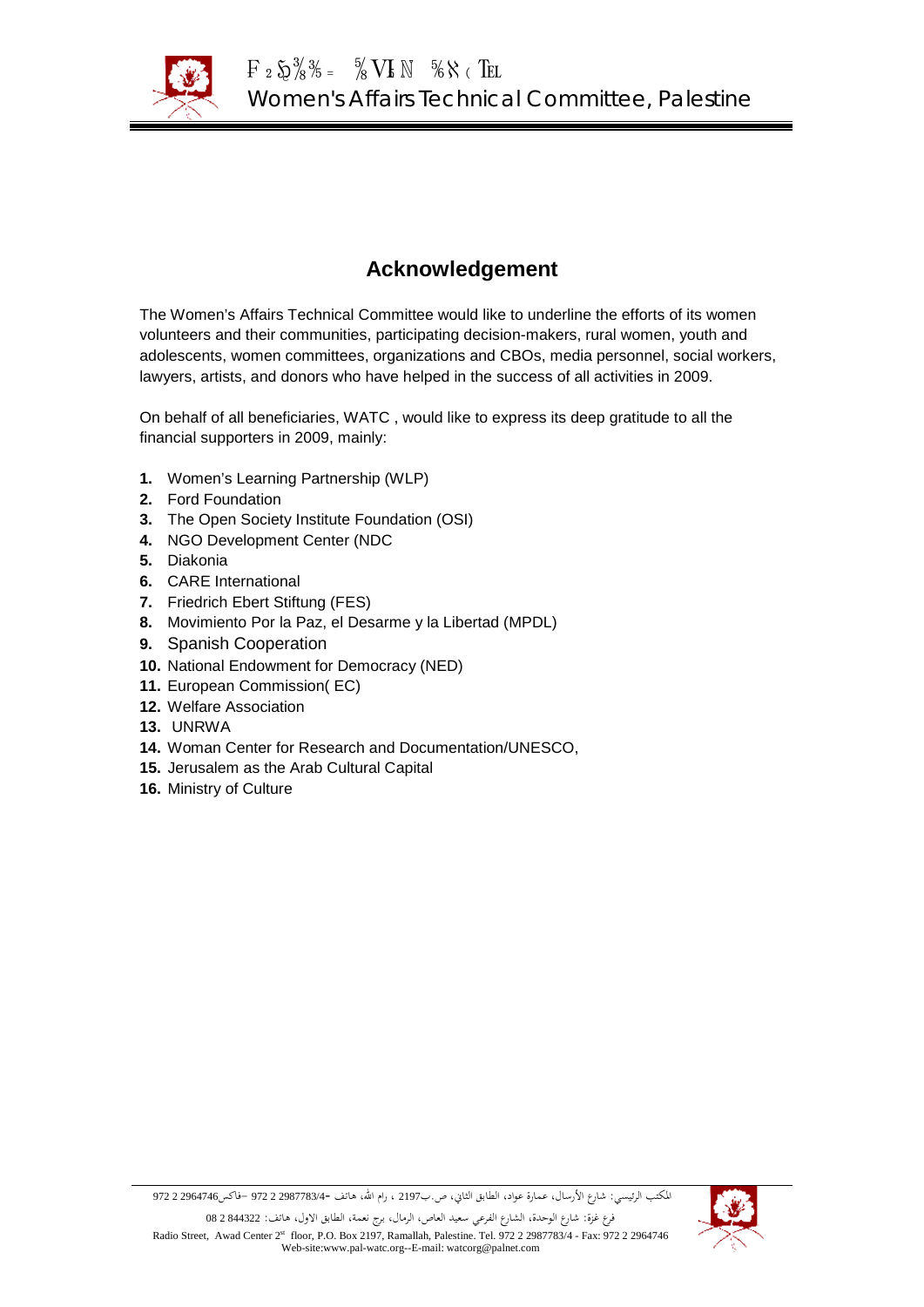

## **Annex**

## **WATC in media:**

## *1. WATC Celebrating the 5 ministers:*

<http://www.womengateway.com/arwg/Reporters/Palestine/phelstine254.htm>

- [http://www.womengateway.com/arabwg/pages/SaveArticle.aspx?Guid=%7B6B32F8E](http://www.womengateway.com/arabwg/pages/SaveArticle.aspx?Guid=%7B6B32F8ED-CB20-4FDB-8A36-F9E7273A7BB9%7D) [D-CB20-4FDB-8A36-F9E7273A7BB9%7D](http://www.womengateway.com/arabwg/pages/SaveArticle.aspx?Guid=%7B6B32F8ED-CB20-4FDB-8A36-F9E7273A7BB9%7D)
- <http://pgftu.org/site2/news.php?action=view&id=173>
- <http://www.amad.ps/arabic/?action=detail&id=40308>
- <http://albald.net/news/3/91.html>

## *2. A Panel discussion on the Personal Status Law:*

- [www.palestinefuture.net/news.php?action=view&id](http://www.palestinefuture.net/news.php?action=view&id)
- <http://www.palestinefuture.net/news.php?action=view&id=75438>
- [http://www.al](http://www.al-ayyam.ps/znews/site/template/article.aspx?did=126049&date=11/10/2009)[ayyam.ps/znews/site/template/article.aspx?did=126049&date=11/10/2009](http://www.al-ayyam.ps/znews/site/template/article.aspx?did=126049&date=11/10/2009)
- <http://www.samanews.com/index.php?act=Show&id=53957>
- [http://www.ekhbaryat.net/internal.asp?page=articles&articles=details&cat=23&newsI](http://www.ekhbaryat.net/internal.asp?page=articles&articles=details&cat=23&newsID=15295) [D=15295](http://www.ekhbaryat.net/internal.asp?page=articles&articles=details&cat=23&newsID=15295)
- <http://www.masader.ps/p/ar/node/7291>
- <http://www.palestinefuture.net/news.php?action=view&id=75438>
- [www.ngo-portal.ps/p/ar/node/7291](http://www.ngo-portal.ps/p/ar/node/7291)

## *3. A panel discussion on Violations of women workers*

- <http://www.pgftu.ps/news-action-show-id-664.htm>
- *news.maktoob.com/article/2878671*
- [www.pgftu.ps/news-action-show-id-664.htm](http://www.pgftu.ps/news-action-show-id-664.htm)
- *4. A workshop on Goldstone report in coordination with the The Palestinian Center for Democracy and Peace.*
- <http://pgftu.org/site2/news.php?action=view&id=772>
- [http://www.al](http://www.al-ayyam.ps/znews/site/template/article.aspx?did=124513&date=10/22/2009)[ayyam.ps/znews/site/template/article.aspx?did=124513&date=10/22/2009](http://www.al-ayyam.ps/znews/site/template/article.aspx?did=124513&date=10/22/2009)
- [www.pgflp.net/vb/showthread.php?t=5654](http://www.pgflp.net/vb/showthread.php?t=5654)
- <http://www.aawsat.com/details.asp?section=4&article=375589&issueno=10106>
- <http://web.alquds.com/node/205321>
- *5. A panel discussion on women Prisoners: work opportunities and society attitudes:*
- <http://www.sanabil.org/articles/index.php?news=362>
- <http://news.maktoob.com/article/2701213/>
- *6. The Cultural Week for Creative Women:*

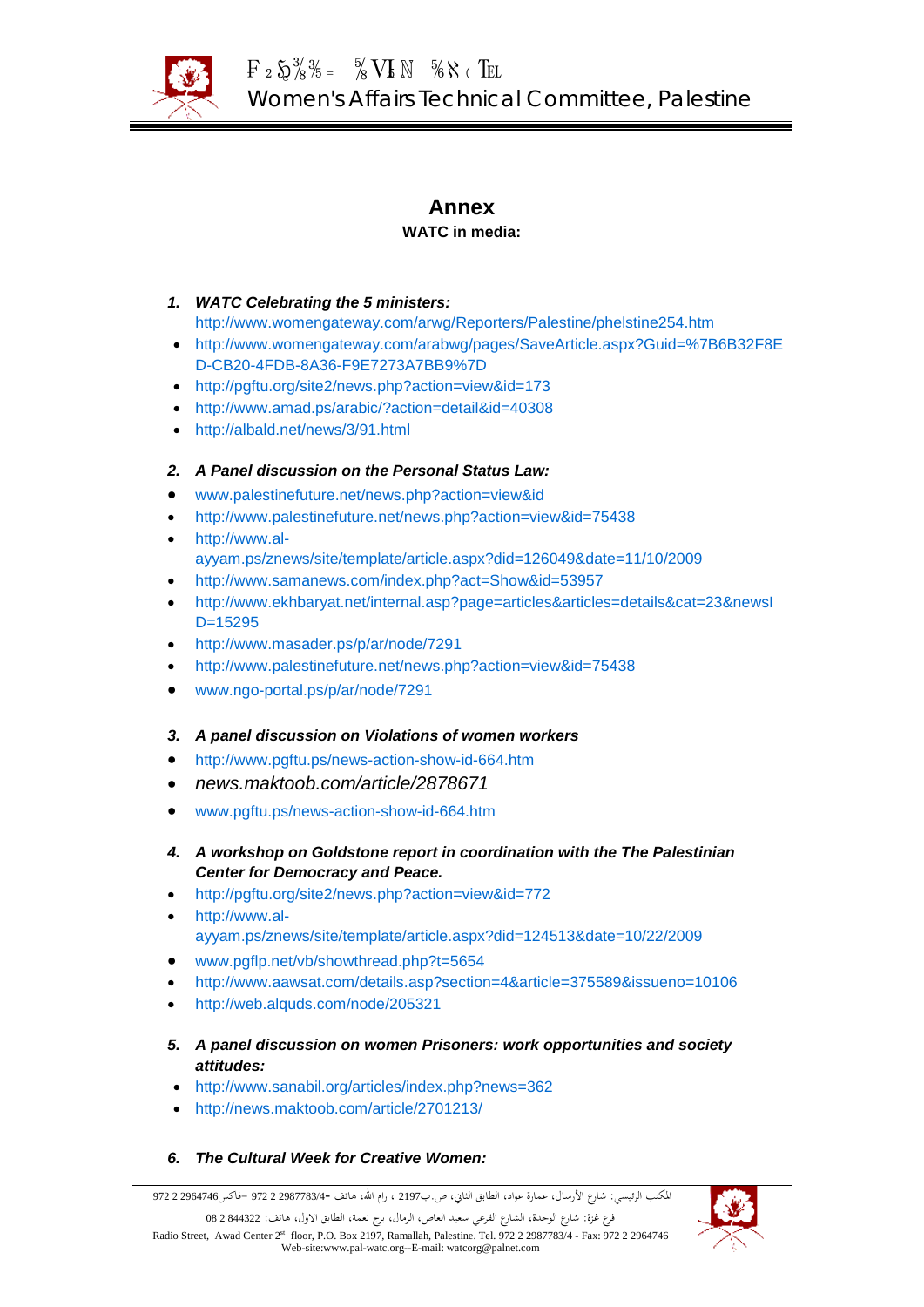

- <http://www.maannews.net/arb/ViewDetails.aspx?ID=241838>
- [http://arabic.pnn.ps/index.php?option=com\\_content&task=view&id=67900](http://arabic.pnn.ps/index.php?option=com_content&task=view&id=67900)
- <http://www.palestine-pmc.com/arabic/inside1.asp?x=200&cat=5&opt=1>
- <http://www.alapn.com/index.php?mod=article&cat=MAHRAGANAT&article=8884>
- <http://www.alzaitona.net/ar/news.php?go=fullnews&newsid=36514>
- <http://www.palestinefuture.net/news.php?action=view&id=77327>
- [www.alquds2009.org/atemplate.php?id=1976](http://www.alquds2009.org/atemplate.php?id=1976)
- *7. Celebrating women in Culture and art: The mural of life*
- **<http://www.sheemapress.com/news.php?id=16789&sub=19>**
- [www.maannews.net/arb/ViewDetails.aspx?ID=253718](http://www.maannews.net/arb/ViewDetails.aspx?ID=253718)
- <http://www.alquds2009.org/atemplate.php?id=1426>
- <http://www.womengateway.com/arwg/Reporters/Palestine/plstn.htm>
- <http://www.paltoday.com/arabic/News-42078.html>

## *8. A Panel on feminizing poverty*

- <http://www.sanabil.org/articles/index.php?news=712>
- www.**women**[gateway.com/NR/rdonlyres/...D5BF.../](http://www.womengateway.com/NR/rdonlyres/...D5BF.../WomencallOct.pdf)**Women**callOct.pdf
- [www.falastinyat.org/ar/view\\_new.php?newID=321](http://www.falastinyat.org/ar/view_new.php?newID=321)

## *9. Youth as Seeds of Change:*

- [www.qudsnet.com/arabic/news.php?maa=View&id](http://www.qudsnet.com/arabic/news.php?maa=View&id)
- <http://www.qudsnet.com/arabic/news.php?maa=View&id=104995>

## *10. Study on Youth Challenges and Needs from a gender perspective in the West Bank and Gaza:*

- [http://www.bokra.net/?cGF0aCUzRGFydGljhttp://www.womengateway.com/NR/r](http://www.bokra.net/?cGF0aCUzRGFydGljbGUlMjZpZCUzRDEwNjgzMg%3D%3D) [donlyres/EDCD17B1-D5BF-4C80-818D-](http://www.bokra.net/?cGF0aCUzRGFydGljbGUlMjZpZCUzRDEwNjgzMg%3D%3D)[88FDCDDBCDFD/25265/womencallJuly.pdfbGUlMjZpZCUzRDEwNjgzMg%3D%](http://www.bokra.net/?cGF0aCUzRGFydGljbGUlMjZpZCUzRDEwNjgzMg%3D%3D) [3D](http://www.bokra.net/?cGF0aCUzRGFydGljbGUlMjZpZCUzRDEwNjgzMg%3D%3D)
- **[ا](http://www.pgftu.ps/news-action-show-id-664.htm)** <http://www.pgftu.ps/news-action-show-id-664.htm>

## 11.Marrying children/ The dream of Haleema play"

- <http://www.maannews.net/arb/ViewDetails.aspx?ID=245281>
- <http://news.maktoob.com/article/3199147/%22%D8%AD%D9%84%D9%85>
- -

[http://www.ekhbaryat.net/internal.asp?page=articles&articles=details&newsid=16164](http://www.ekhbaryat.net/internal.asp?page=articles&articles=details&newsid=16164&cat=2) [&cat=2](http://www.ekhbaryat.net/internal.asp?page=articles&articles=details&newsid=16164&cat=2)

- <http://www.salfeet.net/news-action-show-id-1497.htm>
- <http://www.qudsnet.com/arabic/news.php?maa=View&id=129923>

## 11. A panel on the impact of war on Gaza children

- [http://arabic.pnn.ps/index.php?option=com\\_content&task=view&id=47654&tpl\\_color=](http://arabic.pnn.ps/index.php?option=com_content&task=view&id=47654&tpl_color=red) [red](http://arabic.pnn.ps/index.php?option=com_content&task=view&id=47654&tpl_color=red)
- <http://www.ma3hd.net/vb/ma3hd3/arab57139/>
- <http://www.alquds.com/node/143352>

فرع غزة: شارع الوحدة، الشارع الفرعي سعيد العاص، الرمال، برج نعمة، الطابق الاول، هاتف: 844322 2 08 Radio Street, Awad Center 2st floor, P.O. Box 2197, Ramallah, Palestine. Tel. 972 2 2987783/4 - Fax: 972 2 2964746 Web-site:www.pal-watc.org--E-mail: watcorg@palnet.com